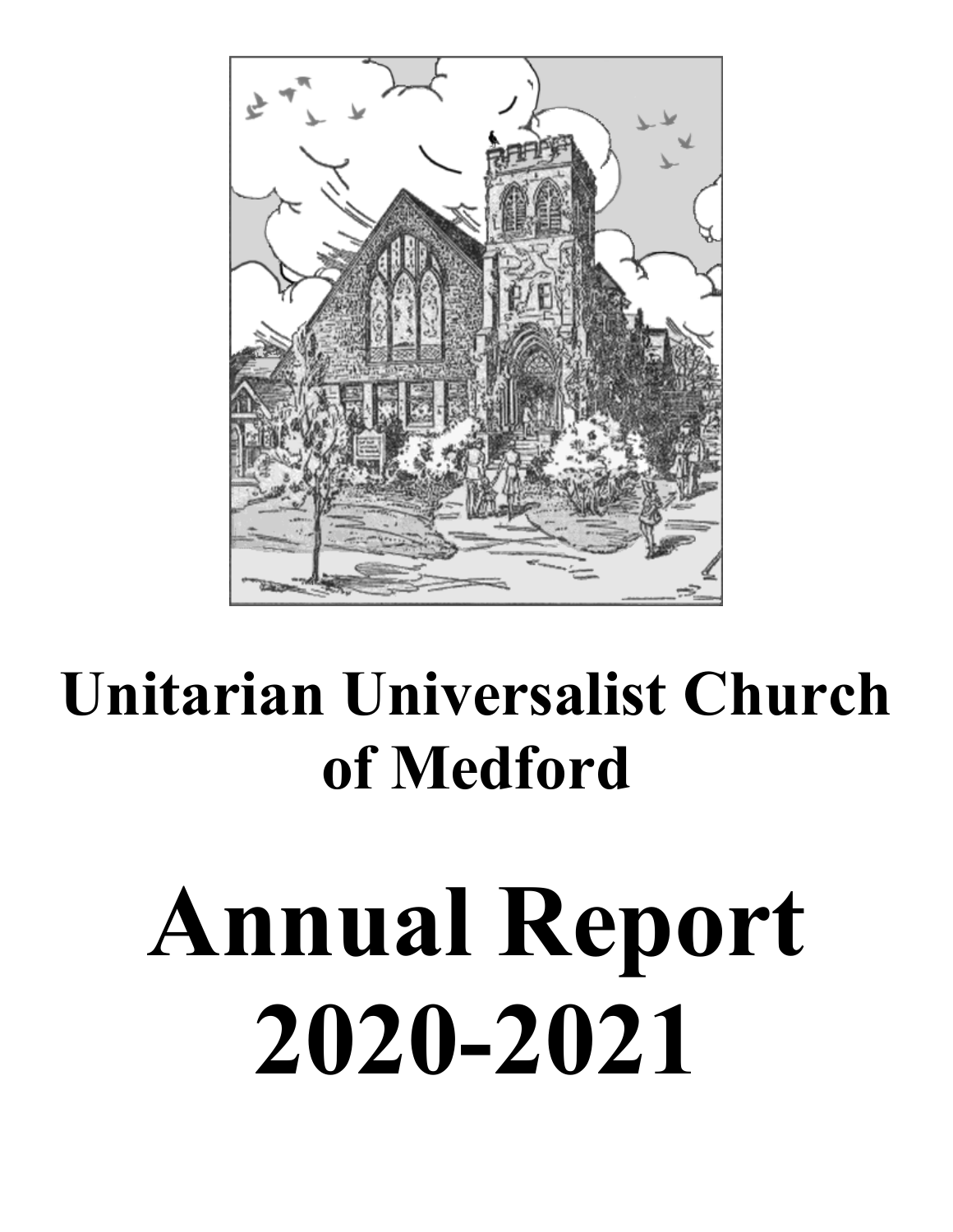## **Annual Report 2020-2021 Table of Contents**

- 1. [Agenda for June 6, 2021 Annual Meeting](#page-2-0)
- 2. [Warrant for June 6, 2021 Annual Meeting](#page-3-0)
- 3. [Notes from May 31, 2020 Annual Congregational Meeting](#page-4-0)
- 4. [Annual Report from the Board of Trustees](#page-5-0)
- 5. [Minister's Annual Report to the Congregation](#page-7-0)
- 6. [Annual Report from the Director of Religious Education](#page-10-0)
- 7. [Annual Report from the Music Director and Committee](#page-11-0)
- 8. [Review of Fiscal Year 20](#page-13-0)2[0-](#page-13-0)21 [Finances](#page-13-0)
- 9. [Report on Church Assets](#page-15-0)
- 10. [Annual Report from the Worship Committee](#page-17-0)
- 11. [Report on the Small Group Ministry Program](#page-18-0)
- 12. [Annual Report from the Building & Grounds Committee](#page-20-0)
- 13. [Annual](#page-21-0) [Report](#page-21-0) [from the Membership Committee](#page-21-0)
- 14. [Annual Report from the Caring](#page-22-1) [Team](#page-22-1)
- 15. [Annual Report from the Outreach/Fundraising Committee](#page-22-0)
- 16. [Annual Report from the Multicultural Ministry Team](#page-23-0)
- 17. [Fiscal Year 2021-22 Budget Proposal](#page-24-0)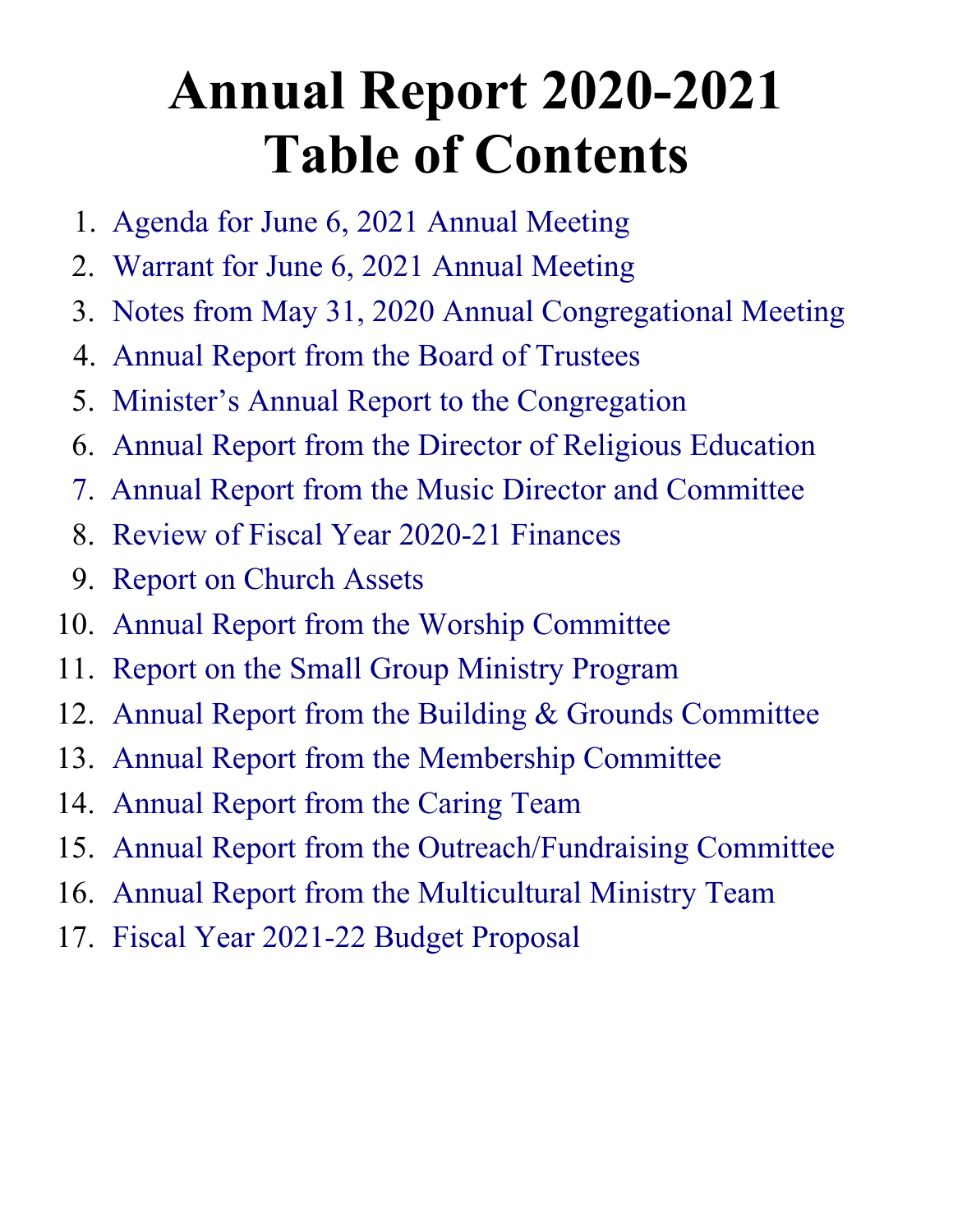## <span id="page-2-0"></span>**Annual Meeting Agenda – June 6, 2021**

- 1. Call to Order.
- 2. Chalice lighting and invocation.
- 3. Choose a moderator.
- 4. To receive and act upon the written or oral annual reports ofthe Board of Trustees, the Director of Religious Education, the Music Director, and various committees.
- 5. To receive a report from the Board of Trustees regarding any expenditures beyond the previously approved 2020-2021 operating budget.
- 6. To accept and approve the proposed financial operating budget for 2021- 2022.
- 7. To accept nominations and vote on candidates for the offices of Trustee, Treasurer, Assistant Treasurer, Clerk, Collector, and Nominating Committee.
- 8. To elect delegates to the General Assembly of the Unitarian Universalist Association.
- 10. Adjourn.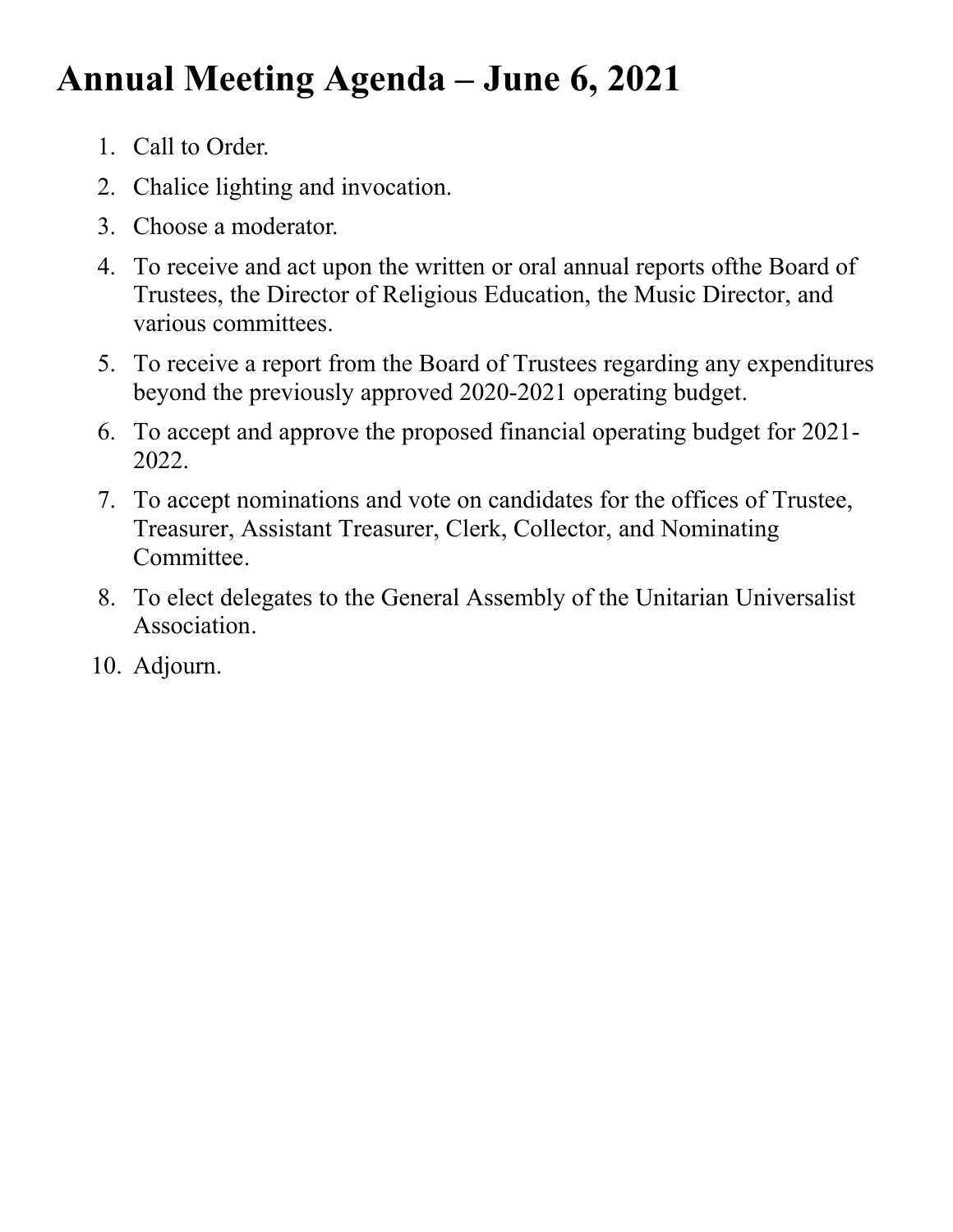## <span id="page-3-0"></span>**WARRANT**

For an Annual Meeting of the Congregation of the Unitarian Universalist Church of Medford to be held June 6, 2021 at 12:00 noon, or immediately following church services, via Zoom.

#### **GREETINGS**

To the members of the Unitarian Universalist Church of Medford, Massachusetts: You are hereby notified that the Annual Meeting will take place in the Sanctuary on Sunday, the 6th of June 2021, at 12:00 noon, or immediately following Church services, at which time and place the following articles are to be acted upon and determined exclusively by Voting Members, in accordance with and subject to the bylaws of the Unitarian Universalist Church of Medford.

- 1. To choose a moderator;
- 2. To receive and act upon the written or oral annual reports of the Board of Trustees, the Director of Religious Education, the Music Director, and various committees.;
- 3. To receive a report from the Board of Trustees regarding any expenditures beyond the previously approved 2020-2021 operating budget;
- 4. To accept and approve the proposed financial operating budget for 2021-2022;
- 5. To accept nominations and vote on candidates for the offices of Trustee, Treasurer, Assistant Treasurer, Clerk, Collector, and Nominating Committee;
- 6. To elect delegates to the General Assembly of the Unitarian Universalist Association;

#### Faithfully submitted,

The Board of Trustees of the Unitarian Universalist Church of Medford

Paul Marcucilli, Chair Liz Ammons, Vice-Chair April Evans Susan Jhirad Steve Schmidt Jenn Vento Brian Wolf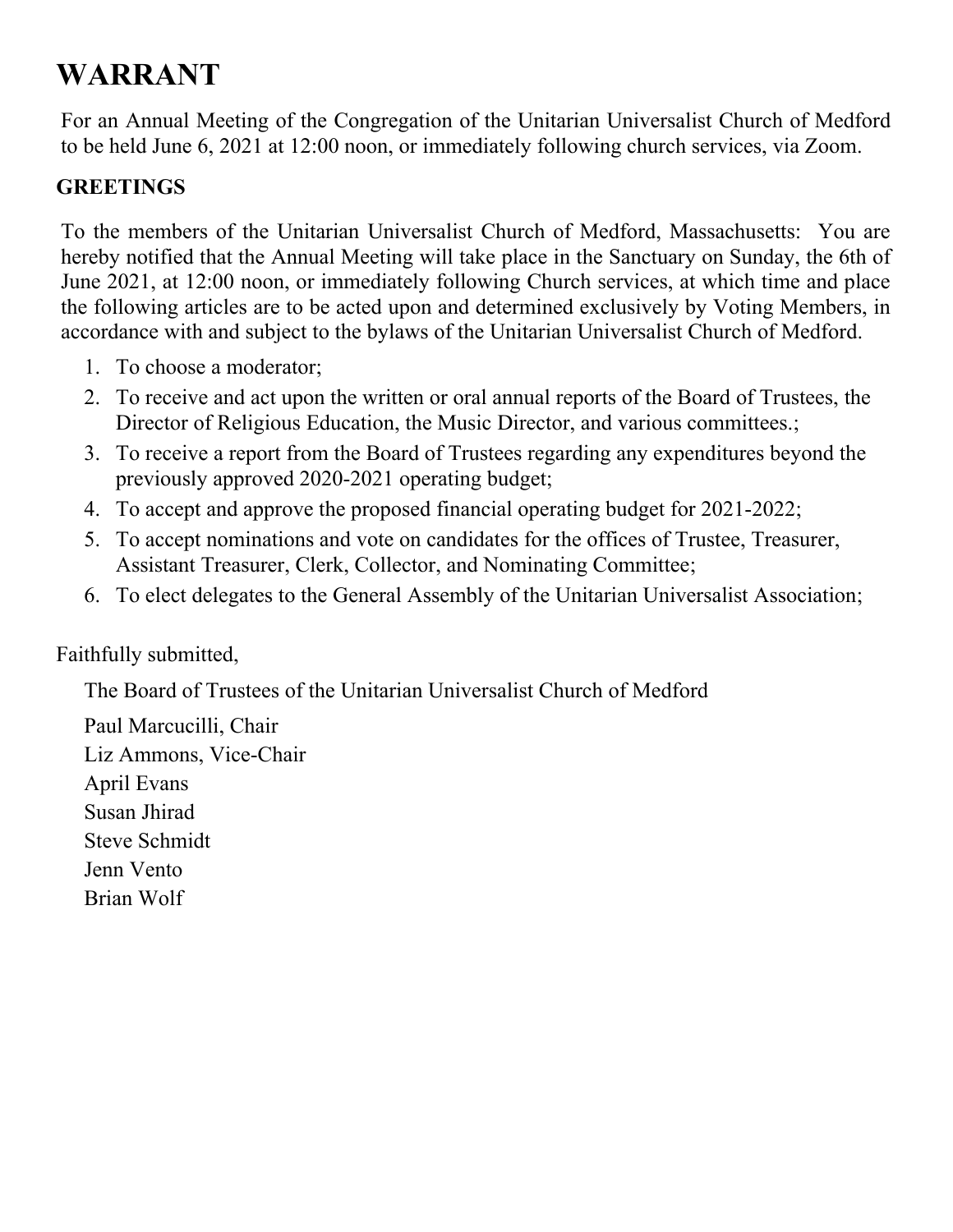## <span id="page-4-0"></span>**Notes from May 30, 2020 Annual Congregational Meeting**

The meeting was called to order at 12:22 ET on Sunday, May 30, 2020.

Paul Marcucilli opened the meeting with a reading and chalice lighting.

We recorded the quorum present using the chat feature on Zoom.

We appointed Nancy Kurtz as moderator by unanimous consent.

We approved the minutes of last year's annual meeting.

We approved the minutes of the special meeting held in December regarding the hiring of a new minister.

We received the annual reports of the board, the Director of Religious Educator, the Music Director, and various committees. Paul made a few brief comments on the Board report.

Nancy made a verbal report on staff evaluations and on the board's analysis of pay equity. The board appointed a liaison for each staff person, but has not yet developed a full protocol for performance reviews. The board reviewed UUA salary guidelines for 2019-20 and 2020-21. All our staff received at least the minimum of the recommended ranges; Nancy showed a chart indicating the recommended ranges, percentages of the median for each staff person, and implications of a 2% raise. We received the report by unanimous consent.

Dan McKanan moved that, in order to move closer to salary equity, we adjust the DRE salary increase from 2% to 5%. Molly Ruggles seconded. The motion passed. (Note: In the discussion, we achieved a shared understanding that the Board would explore a variety of strategies to reduce expenses in other categories, in the context of our discernment about how to structure our ministries in the face of the pandemic and the search for a new Music Director.)

Lisa Bouley moved that we adjust the DRE salary to 100% of the UUA median salary recommendation. Susan Jordan seconded. The motion failed.

The budget, as proposed and amended, was passed.

On behalf of the Nominating Committee, Tammy McKanan nominated Jenn Vento for a two year term, Liz Ammons for a three year term, and Brian Wolf for a three year term.

Geoff continued by nominating Emily Hanna as assistant treasurer, Russell Tripp as collector, Nancy Kurtz as clerk, and Geoff Ward, Liz Ammons, and Tammy McKanan as Nominating Committee.

We elected all of these officers by unanimous consent.

Nancy Kurtz offered an overview of this year's virtual GA and invited people to volunteer to serve as delegates. Ann Heintz, Lynn Merl volunteered, and we elected them by unanimous consent.

We voted to adjourn at 2:20 pm ET.

Respectfully submitted,

Dan McKanan

Clerk Pro Tem

**Attendance at May 19, 2019 Annual Meeting: 30 Members; 5 Non-members**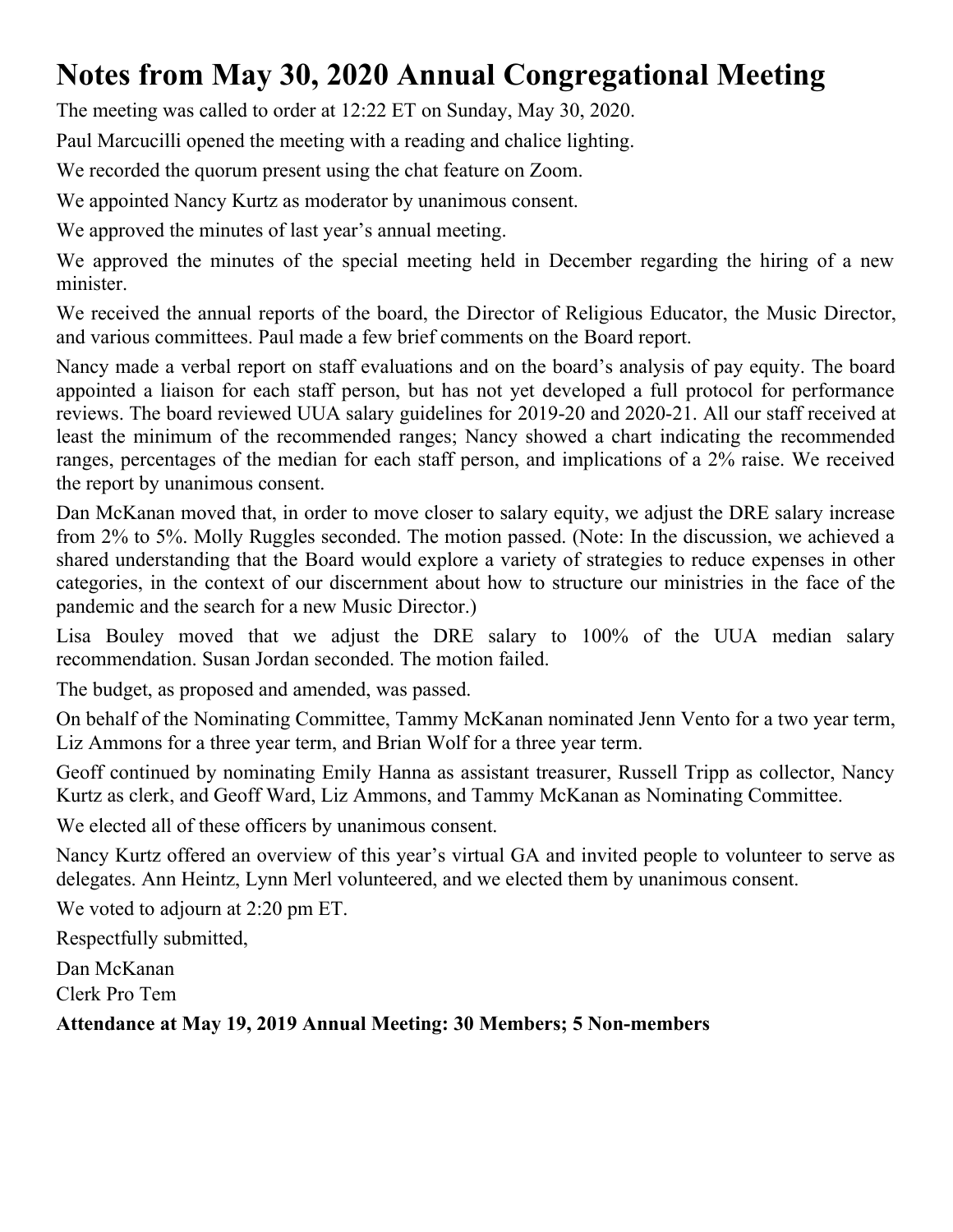## <span id="page-5-0"></span>**Annual Report from the Board of Trustees – June 6, 2021**

The powers and responsibilities delegated to the Board of Trustees by the UUCM congregation, as specified in our church Bylaws, include: (1) Appoint annually the chairs and other members of the Religious Education, Finance, Property, Membership, and Worship committees, and define their responsibilities and powers. (2) Appoint, from time to time, the chairs and other members of such special committees as it deems advisable, define the responsibilities and powers, and receive the reports of such committees. (3) Administer, directly or by delegation, all the affairs of the church except as expressly provided otherwise in the Constitution and Bylaws and report its actions at the Annual Meeting, including a report of the proposed annual financial budget.

Our last church year, 2019-2020, was one of tremendous transition and disruption, as the Covid-19 pandemic thrust our congregation into virtual space. This past year, by contrast, was one of perseverance; experimentation; and, in some respects, growth. Our community continued to find ways to support each other in new ways, when old ways were not possible.

**———————————————————————————————————**

For the first time, church services (and must else besides) were held entirely online, via Zoom. The Board thanks the Worship Committee and the technical team for their tireless efforts in organizing these virtual services, which filled a vital spiritual and communal function for many of us during this difficult time – and even managed to connect us to new and old friends!

This year also brought us a new Minister, Reverend Bruce Taylor. Rev. Bruce was faced with a daunting first year, without the possibility of in-person introductions or interactions. We were grateful to see him rise to the occasion and weave himself into the fabric of our community, of which he is now a vital part, with his thoughtful services and engagement with the congregation. We look forward to continuing our shared worship, in-person, in the coming year.

We were also overjoyed to have Molly Ruggles, previously a member of our congregation, newly join us as Music Director for this unconventional year. Molly's musical contributions, technical know-how, and organizing were essential to our worship, and we look forward to her in-person contributions next year, when we return to the church building.

Mimi Oliver, our Director of Religious Education, provided new and creative ways for our children and adults to safely learn from and engage with each other, from virtual scavenger hunts to bird-watching hikes in the Fells. Under Mimi's direction, we also saw the virtual continuation of our adult RE program, including the UUCM Forum series, which featured presentations from our own members on a wide variety of topics. We are grateful for her enthusiastic direction of our RE program, past and future.

Beyond worship services and religious education, our congregation has managed to stay connected in other ways. Small groups like the Touchstone groups, book groups, and meditation groups have persisted and thrived as virtual gatherings, serving another vital point of contact for the community, including those who are waiting for the resumption of in-person worship before attending services. An October effort to contact and check-in on members by phone allowed us to make sure those less comfortable with virtual space were still kept in community and care.

While much of the focus of the past year was on preserving our community during difficult times, we did not lose sight of the broader community and world of which we are a part. Lily MacNamee and Liz Ammons organized weekly outdoor vigils in support of Black Lives Matter following the murder of George Floyd, which were well-attended by members of our community. Despite the financial hardships of the past year, the church also raised funds for two special collections. Our Christmas Eve service raised \$725 for La Colaborativa, a local organization empowering Latinx immigrants to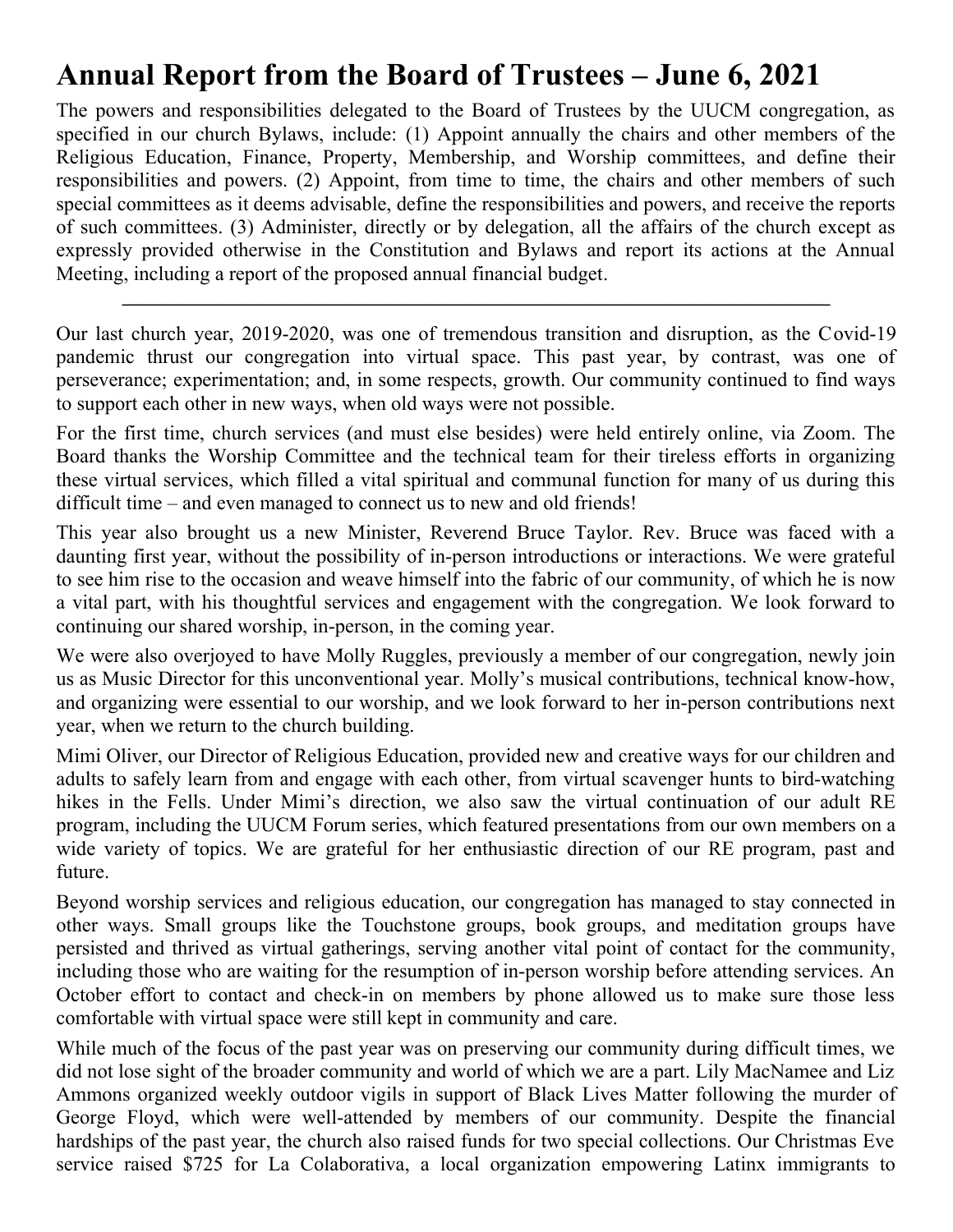enhance the social and economic health of the community and its people, including scholarships for young leaders. And following the February Texas blackouts, the church collected \$1053 for a remote Native American tribe in Texas, via the Unitarian Universalist Service Committee. In addition, following the May 16th church discussion on anti-racism led by Rev. Bruce, we saw the return of the Social Justice Committee, which will play a crucial role in organizing future action and education on matters of social concern.

This year also saw the completion of Osgood House restoration, financed by a Community Preservation Act grant. (For more details on this, see the [Buildings & Grounds report](#page-20-0).) The monumental effort of Susan Jihrad in overseeing the completion of the Osgood House restoration cannot be overstated. This vital restoration is just one more thing to look forward to enjoying upon our return to in-person activity, and the Board thanks Susan for seeing the project to its end.

Financially, there were some predictable challenges we faced this year. Thanks to the valiant efforts of Dana MacNamee and Sue Driscoll, our Canvass organizers, we managed to raise \$72,680 in pledges, a 9% increase over last year, which, coupled with two one-time gifts totaling \$10,500, was a welcome result. However, rental use of church space was prohibited for the majority of the church year, depriving us of a crucial source of revenue. The rummage sale and concert series, both important fundraising events, were also canceled due to the safety issues presented by the pandemic. The maintenance of church buildings and grounds also continue to present urgent, but costly challenges. As a result, we continue to operate at a deficit. Future efforts are solely needed to bolster our fundraising and growth, and we believe this is an important focus for the coming year, when in-person activity will present us with more opportunities.

Lastly, the Board would like to thank all the other staff, volunteers, members, friends, and newcomers who constitute and preserve this community, even in the most challenging of times. Without you, our spiritual community would not, and could not, exist.

In faith,

Paul Marcucilli, on behalf of the UU Church of Medford Board of Trustees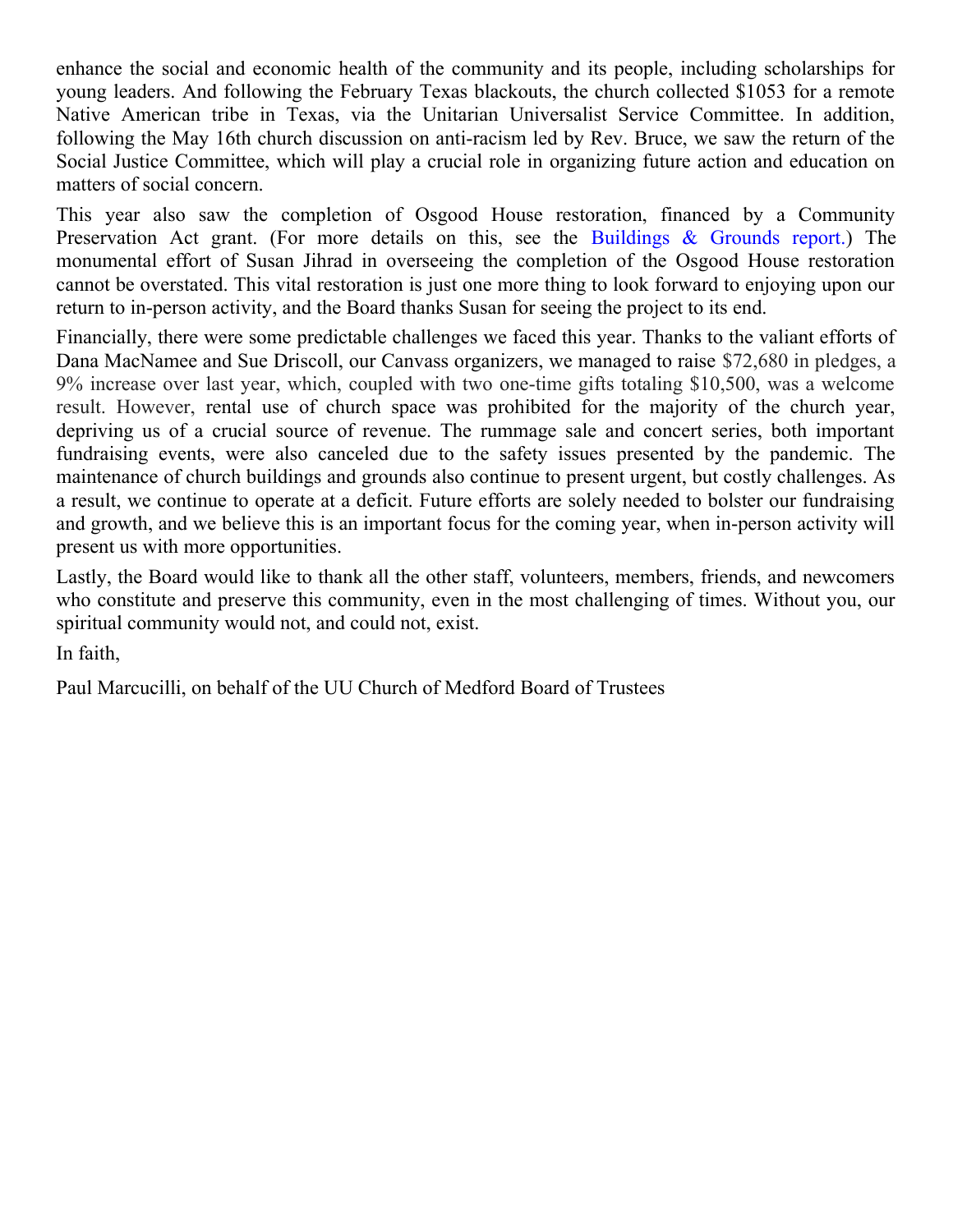## <span id="page-7-0"></span>**Minister's Annual Report to the Congregation**

I entered into our shared ministry during the summer of 2020, meeting with the Worship Committee for advance planning on July 14 and a retreat on August 22. I met with the Board for a retreat on August 18. Since then, my first priority has been to get to know all of you.

To begin, I attended all of the Sunday services in September and October and took part in after-worship conversations that were scheduled by the Zoom hosts. In more recent months I've joined the regular breakout groups for a virtual "coffee hour" on the Sundays when I am leading worship. I have also participated in group activities, such as

- The Touchstone small-group ministry.
- UUCM Forum and intergenerational RE events.
- Conversations about Whiteness and Racism, and Knotty Conversations for Dismantling White Supremacy.

Addressing our fundamental commitments as a church, these shared experiences have also opened the way for pastoral support, as church members come to see that I am open to informal conversations as well as one-on-one counseling and guidance.

#### *Board and Committees*

Since September, I have attended all monthly Board and Worship Committee meetings, plus meetings of my Ministerial Committee and the Multicultural Ministries Committee.

The Board and committees have welcomed my participation in their planning and decision making processes. I am impressed with how effectively the meetings run, and how much good work gets done, when people listen deeply and respect one another.

I meet with the Ministerial Committee once a month, typically for ½-hour. We keep an eye on my work responsibilities vis-à-vis my part-time schedule. We have agreed that if my work takes too much time, I will let them and the Board know as soon as possible, and adjust expectations.

#### *Worship Services*

Leading worship is another high priority. This year, I led two Zoom-based Sunday services each month starting in September. I came up to speed on the procedures for creating an online service and collaborated with the Worship Committee and worship teams to make it happen.

I have enjoyed collaborating with our Music Director and music coordinators on sermon themes and recommending hymns. We make good use of Soul Matters, which provides a thematic framework for guest-led and lay-led services as well as my own.

Although our Director of Religious Education has not been directly involved with most Sunday services this year, I did work with her to recruit a father and daughter to read for the Christmas Eve service. More recently we collaborated to plan a Bridging ceremony for our young adults.

I also collaborated with the co-chairs of the 2021 canvass campaign to deliver the kick-off service on Sunday, March 7 and to provide for testimonials during each Sunday service in March.

I learned that UUCM places high value on a Winter Solstice evening celebration. Although it was not held this year because of the pandemic, I put together a Solstice-themed Sunday service, corresponding with Melissa Radzyminski about past Solstice celebrations and inviting Ann Heintz to do a reading.

In the deep midwinter, I uploaded my sermon videos and service elements to the church's Google drive, in case of power failure at my home in New Hampshire (which, luckily, did not happen). I have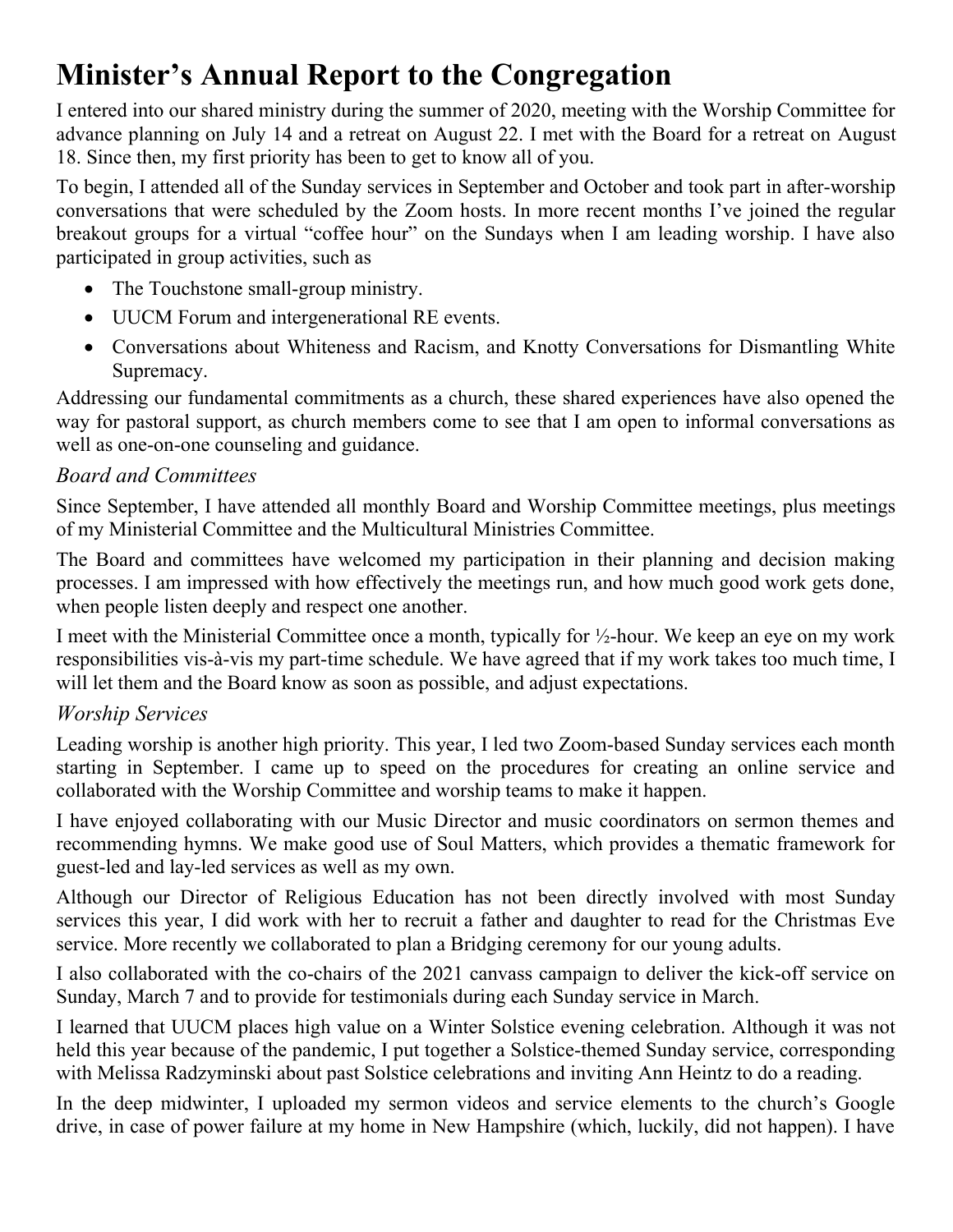also provided copies of my sermon texts on request. More recently, I have begun posting selected sermons to the church website.

Lay leaders have devoted considerable time to plan the transition back from online to in-person worship services. On April 15 I attended the UUA New England Region's post-pandemic workshop with Stephen Schmidt and Brendan Shea and we shared our notes with the Board and the Worship Committee.

#### *Social Justice*

This church is deeply intertwined with social justice issues, and our members are engaged in different ways. I have encouraged and taken part in several initiatives.

After the U.S. Capitol was stormed on January 6, I led an online gathering for church members to share their thoughts and feelings and consider how to respond.

As mentioned above, I took part in the Whiteness and Racism workshop in October and November; more recently, I have been attending and facilitating the Knotty Conversations for Dismantling White Supremacy course, with the Multicultural Ministries team and others. My action plan from the Whiteness and Racism workshop was to raise the congregation's awareness of progressive Black religious leaders. To this end, I delivered a Sunday service on Howard Thurman (1/10) and another on Ethelred Brown (2/21).

Aware of our church's long tradition of social activism, and mindful of the ongoing national conversation about race, I invited members and friends to engage in a conversation about the antiracism work we are currently doing or hope to do. The resulting May 16 meeting was well attended, and people spoke from the heart. The outcome was to re-start the Social Justice committee.

Most recently, I joined the church's stand-out on May 25 to affirm that Black Lives Matter and to commemorate the one-year anniversary of the police murder of George Floyd.

#### *Pastoral Support*

In October, I sent an email announcement with my contact information, which became part of the weekly announcement stream, and has led to a few phone calls each month. I also reach out to church members as recommended by fellow members. Steve Schmidt kindly provides me with a summary of the Candles for each Sunday service (including the Sundays when I am not present), which helps me to maintain a continuous picture of what is happening in people's lives.

In these times of change and uncertainty, the UU Church of Medford provides a place of connection and safety. As your minister, I am here to provide counsel and compassionate listening. If you are facing difficult circumstances, or a time of transition, or would simply like to have a conversation – about life, your spiritual journey, this faith community – please feel free to contact me. I will keep it confidential.

#### *Religious Education*

I have kept in touch with the RE program by participating in intergenerational activities, including a Christmas story-time on December 20 and a poetry night on February7. I am collaborating with the DRE to plan and deliver a Bridging ceremony during the Sunday service on June 6.

My adult RE activities include attending UUCM forums, facilitating a talk-back session after my "God Talk" sermon on March 21, and attending a Malden/Medford joint presentation and discussion on UUism and social class.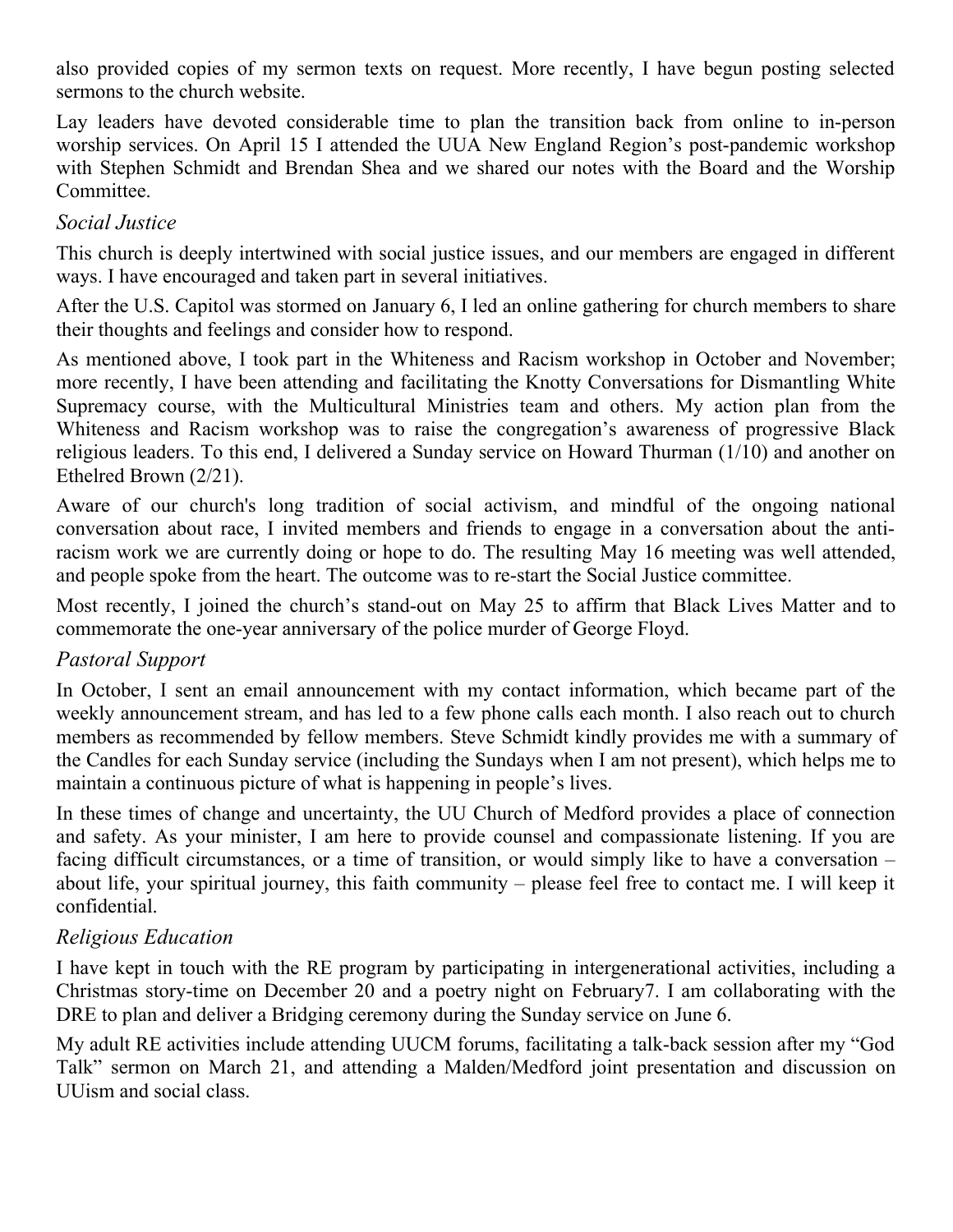#### *Community Presence*

Since I do not live in Medford, I need to be resourceful in connecting with the local community. One way I have done this is to reach out to the Medford Interfaith Clergy, which has local connections and experience, and is on the mailing lists of several city organizations.

It was most rewarding to attend Human Rights Commission planning sessions for Martin Luther King Day, and sharing details about this event with the congregation. I have also attended meetings of Medford Connects, Safe Medford, and a "Resilience, Racial Reckoning, & Restoration for Medford" round table.

#### *Professional Development*

I continue to nurture my growth as a minister through activities like the following, which lie outside the scope of my contract with UUCM, but enable me to serve you better:

- Meeting with my Spiritual Director every three weeks
- Attending a monthly Bible Study group for Unitarian Universalist ministers
- Meeting with colleagues in the Southern New Hampshire cluster and the UU Ministers Association (UUMA) Clara Barton and Massachusetts Bay District chapters
- Independent study and online learning to fulfill UUMA continuing education requirements and increase my effectiveness as a minister
- Attending the (Zoom-based) ordinations of Rob Kinslow and Ben Atherton-Zeman.

#### *Closing Thoughts*

I entered this shared ministry with you in the midst of a pandemic. As a result, I have been working mostly from home using the phone, email, and Zoom for communication. (The exceptions were my October tour of the church building and Osgood House with Liz Ammons, and the Black Lives Matter standout on May 25.) As a congregation, we have adapted to the challenges of keeping this church alive and thriving in these unusual times. There have been benefits as well as challenges.

We will need to adapt again, as we make the transition to meeting in person. Still, I look forward to the time when I can lead Sunday services in person and meet more of you face to face.

In the church year now ending, I have worked with you to develop a shared ministry that serves UUCM's mission and the needs of our congregation. It is a deeply satisfying process, in which we build on the church's strengths and adapt creatively to change. I look forward to my work every day, and the prospect of continuing this ministry with you.

In faith,

Bure C. leyh

Rev. Bruce Taylor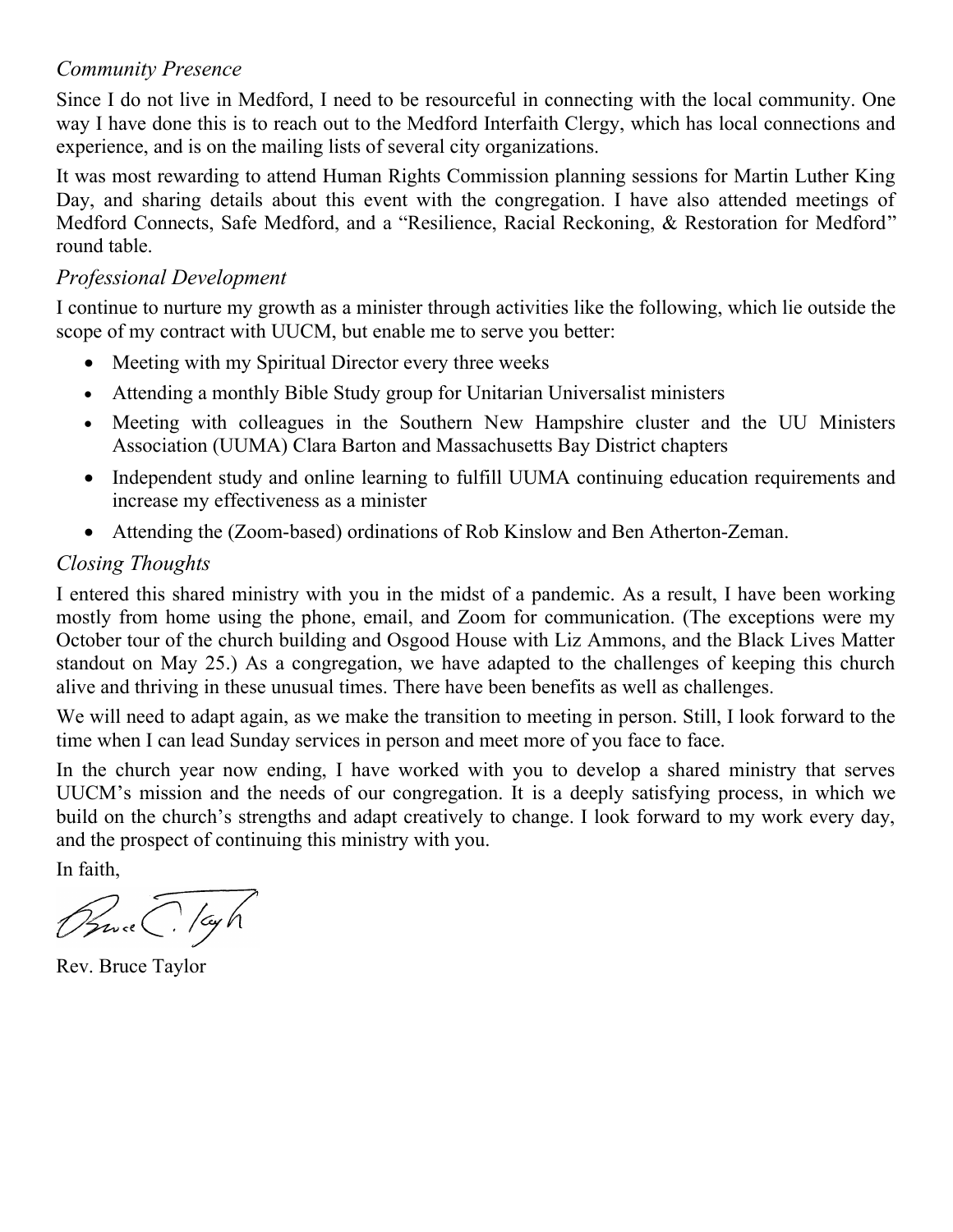## <span id="page-10-0"></span>**Annual Report from the Director of Religious Education**

The Younger Kids Class was a very welcome opportunity for in-person connection this year for our families. All of the church families with young kids very much wanted in-person classes to help combat Zoom fatigue and isolation. We met weekly at the church in roomy Benker Hall which offers plenty of space for social distancing. When weather permitted we enjoyed the yard next to Osgood House. Classes were led by parents as well as DRE Mimi Olivier and RE Assistant Lily MacNamee. The parents and teachers were as excited to see each other as the kids were! We commemorated every holiday and explored the monthly Soul Matters themes. We made art and told stories and discussed Big Ideas and small miracles. Despite masks and distancing we were cozy and connected.

During the summer it looked doubtful that we would be able to offer the OWL human sexuality curriculum this year. However, our middle schoolers were ready and parents were enthusiastic so we persevered. Some folks who taught OWL in the past were reluctant to participate during Covid. Luckily Dal Coger and Lily MacNamee agreed to teach every week alongside Mimi. This was significant because with a larger team folks could take a week off in between classes. This was Lily's first time teaching the program and she was terrific! The class had 8 students so we were able to meet in person. We easily spread out at tables in Benker Hall. Classes started at the end of September and continued through April every Wednesday evening.

OWL is a very comprehensive program. Many important topics such as cyber-bullying, sexuality and disability, communication skills, and assertiveness training are covered along with more common topics such as anatomy and physiology and sexually transmitted infections. The lengthy curriculum allows students to build trust amongst themselves and with the teachers. This group of students was a pleasure to work with and developed a bond which made the class more meaningful. It was also an opportunity for the students to be with their peers in person and have a very welcome break from zoom learning. At the end of the program the students all reported that they felt it was a useful class that they would recommend to their peers. Parents also gave very positive feedback. We were really lucky to have such a terrific group of kids!

The Mentoring Program also focuses on the middle- and high-school youth, and has been very active this year. Mentors connected with their paired students in a variety of creative ways despite the pandemic. Some met over zoom to discuss books or do crafts. Others met for walks or bike rides. The heart of the program this year was frequent group events that provided opportunities to connect as a community as well as between individual mentors and their students. We tried many different activities using Zoom and they were really fun. This is where the Zoom scavenger hunt was tried for the first time and was such a hit that it was offered to the whole congregation. At the end of April we met in person for a bird (and other nature) watching hike. We had so much fun we did it again two weeks later! We are planning an exciting project for the end of the church year; planting a pollinator garden with the help of expert graduate students from Tufts University. It will be done just about when summer services start so many of you will get to see it soon.

The virtual UUCM Forum had a busy year. There was a wonderful array of presenters and topics. Dan McKanan presented about the history of the Fells, Lisa Bouley offered a yoga class, Nick Dorian from Tufts discussed pollinator gardens, Avalon Owens shared the secrets of fireflies, Katherine Harvey presented on Georgia O'Keefe, Steve Schmidt discussed Investigation Practice in the Noble Eightfold Path, and on May 30 April Evans ended the year with a presentation about Grief. These educational offerings also provided folks with another opportunity to connect and converse with fellow congregants during the interesting discussions.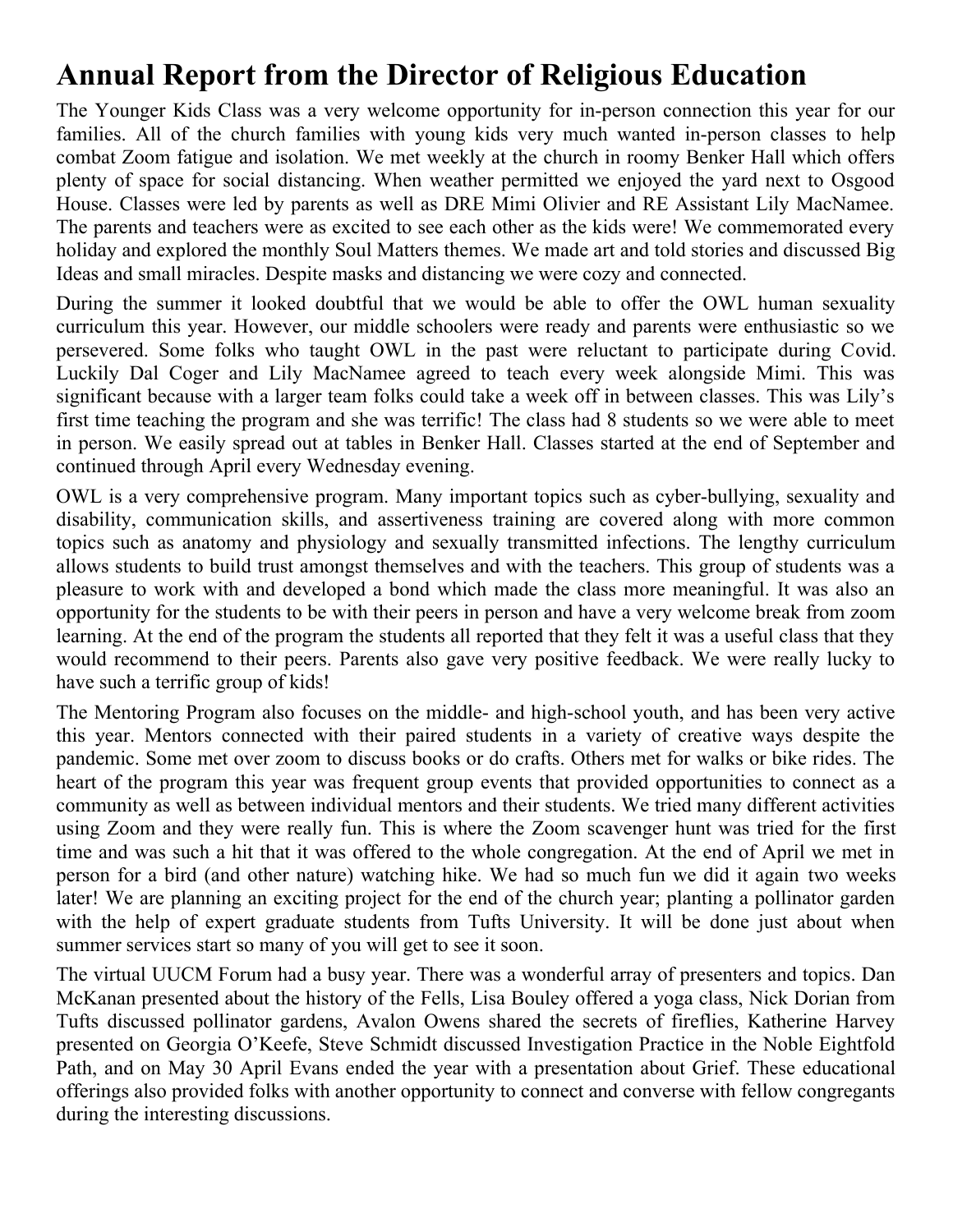Holiday celebrations and community activities were offered throughout the year. A multi-generational Holiday Story-time was enjoyed as well as a multi-generational Poetry Night. Several scavenger hunts allowed folks to get to know each other better. Folks joining church on zoom from a distance appreciated this way to get to know current members of the congregation.

Collaboration with our neighboring UU church, First Parish Malden, resulted in a presentation about Unitarian Universalism and Social Class. The Director of Religious Education at First Parish, Martha Durkee-Newman, teamed up with Mimi and offered this program to both congregations. Hopefully this will be the start of a continuing conversation and will encourage further collaboration between the churches.

Finally, we will present a Bridging Ceremony during the June 6th service for three young women who grew up in the church. Caelee Bouley, Oriana McKanan, and Sophia Mahoney were in the same RE classes growing up and have a close bond. They are all getting ready to graduate from high school and are enthusiastic about sharing this important ceremony. Despite the acute hardships that Covid brought to most young people they are all moving bravely forward with their lives. It is a great joy for our community to witness their resilience and help to launch them on the next part of their journey.

The R.E. Committee this year was Mimi Olivier, Dan McKanan, Avalon Owens, and Ann Heintz. We are excited to welcome Elina Cymerman as our newest member!!

Thank you for your attention.

Submitted by Mimi Olivier

## <span id="page-11-0"></span>**Report from the Music Director and Committee**

In spite of physical separation, music activities this year have continued with wonderful energy and great dedication on the part of the choir, many instrumentalists, guest singers, and other numerous musical guests. Although unable to perform live or in person together, we have collaboratively created joyful video recordings which were streamed during live church zoom services.

#### **Choir**

The choir has gone above and beyond in countless ways – contributing their talents to new and innovative challenges. Using smartphones, computers, and special software, we put together many multi-part choir pieces, starting with "Enter Rejoice and Come In" in September, and going through to "Oh Life that Maketh All Things New" in May.

Since we did not have the congregation to sing hymns with us in the sanctuary, the choir helped in numerous instances adding full voices to hymns, to which the congregation sang along in their muted zoom boxes. Some of the highlights were "Hineh Mah Tov", "Filled with Loving Kindness", "When I Breathe In", "Nada Te Turbe", "Come Thou Fount", and a bass/tenor chorus on "Lean on Me". Many other hymns were sung with vocal duets, trios, quartets, and soloists. I am deeply grateful to the support and talents of so many people who sent me their vocal and instrumental videos and helped keep the music alive this year. UUCM is truly blessed with a small army of musicians, both instrumentalists and vocalists, and all-around music lovers.

Also, thanks to Alex Cummings's good planning, the choir group email address (uucm $choir@googlegroups.com)$  made communication easy and efficient this year.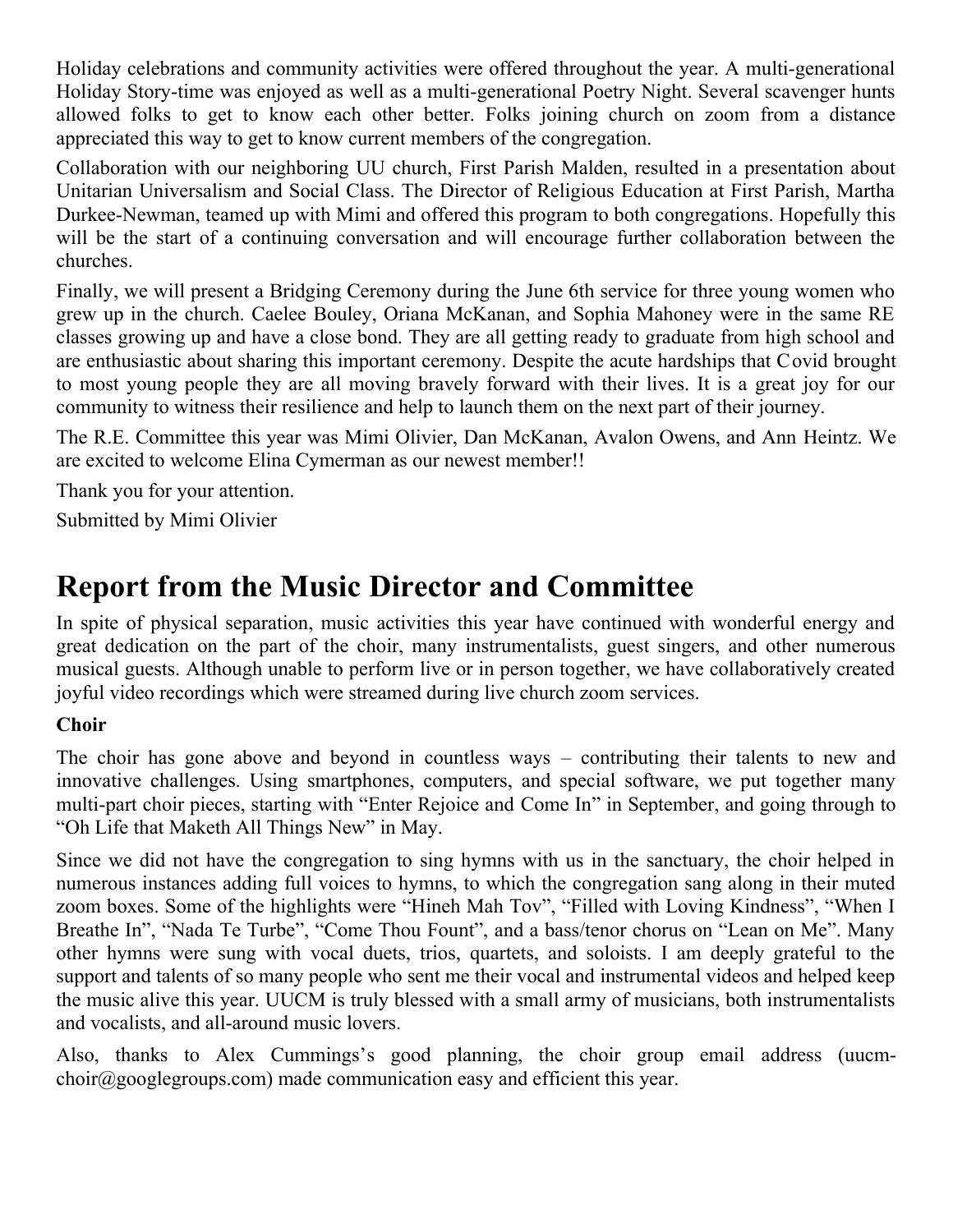#### **Other Music in Services**

This year, many guest ministers contributed not only their words to a service, but their voices and talents. Rob Kinslow contributed a bass part to the choir piece and also played a beautiful trumpet piece. In addition, he generously played trumpet on another piece several weeks later. Rev Amma Leslie Sterling brought her beautiful singing voice to hymns and special music in her uplifting service, as did Will McMillan, sharing his wonderful singing along with stories of inspiration. Other visitors included Alex Cumming who was guest Music Director one Sunday and gave us an opportunity to re-experience his wonderful singing and playing.

Special guest vocalists included Sayida Rivers Farmer, Kate Stringer, Will McMillan, and Ricky Richardson. And a noteworthy total of 19 members of the regular church community contributed selfrecorded music videos used during our online services.

In selecting preludes, postludes, and special music, I pulled from a variety of musical traditions, from Bach to Chopin, from the Beatles to Michael Jackson, and many other genres in between. I sense the congregation has an affinity to a broad range of musical styles, and thus I endeavored to reflect that in my choice of music pieces.

#### **Hymns**

This year, as in past years, we maintained a music tab in the worship calendar which included information on the hymns for each Sunday as well as other music such as prelude, postlude, and any special music. The calendar also tracked the music coordinator for each Sunday. This job rotated among the Music Committee members during the weeks that I was off. The music coordinator helped research music for the service, contacted singers and musicians, and often played or sang for the service. The calendar has been a helpful tool in planning services as well as a chance to look back quickly at where we are and what we've done so far.

Another beneficial byproduct of this year has been the accumulation of a repository of video-recorded hymns, preludes, postludes, and special music pieces, all residing on the UUCM Google Drive. As we look to the future, when we consider the summer's needs as well as possibilities around hybrid services and other explorations, these music files may be useful.

#### **Gratitude and Community**

This year has shown how UUCM singers and instrumentalists reacted with agility, resourcefulness, and good cheer to a very challenging situation. I look forward to reuniting with UUCM musicians and the congregation this fall. But no matter what happens, we have shown how we can stay connected during trying times.

I would like to extend a huge thanks to the Music Committee – Carole Bundy, Brendan O'Brine and Daric Dalfino – for being great musical, creative, and technological collaborators and for helping me with inspiration and last-minute help. It was with great sadness that we lost committee member Joe Walters last fall. His sweet, soulful clarinet is greatly missed, along with his kindness, gentle humor, creativity and generous spirit. Joe, I'm glad I knew you.

Thanks also extend to Russell Tripp who contributed wonderful music for services during the months when the church was not too cold! And great thanks to Rev Bruce Taylor, Mimi Olivier, and the worship committee for being a wonderful team to work with.

With appreciation,

Molly Ruggles, Music Director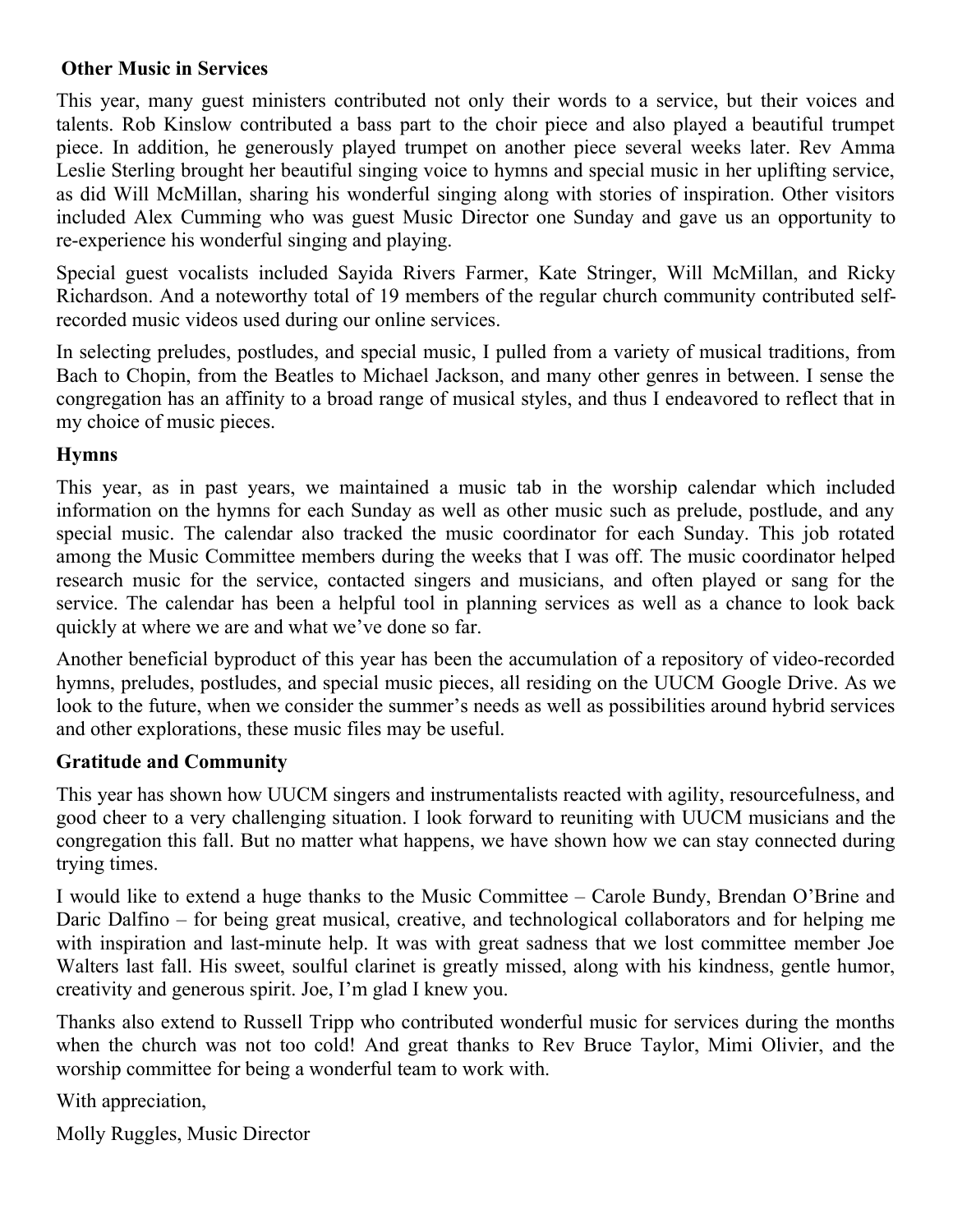## <span id="page-13-0"></span>**Review of Fiscal Year 2020-21 Finances**

No surprise, this year was a year like no other thanks to having no in-house services for the full year – after that situation prevailed during last four months of the previous fiscal year. Notable details:

**Income** With the cessation on-premises activities we had no fundraising events, and building use fees were reduced to nothing save those users who generously continued to send us checks despite not using our buildings for their events. On a highly favorable note, pledges paid are projected to come in about as budgeted, which was based on pledges made. And an unexpected anonymous \$10,000 gift certainly was welcome, although of course we cannot project that that will repeat.

**Expenses** Several expense categories did fall on account of the much decreased building use with the transition to online services and other meetings: heating and electricity use costs, and the sexton and administrator needed to work fewer hours on average to fulfill their duties. Minister compensation came in slightly under budgeted only because Rev. Bruce formally joined UUCM as our minister beginning in August, one month into the fiscal year.

A fairly normal snowfall total this past winter that was seemingly staggered in intervals intentionally designed to maximize removal costs resulted in that line amount being well over budgeted/guessed – although, it might be noted, the amount was not outside the range of our historical experience.

Spending on Buildings & Grounds projects, as detailed in [the Committee report below](#page-20-0), used up the \$10,000 budgeted and them some. Those projects were either urgent or it made too much sense to handle them when the issue showed up not to complete them sooner rather than wait. The overage was funded by a drawdown from the Brenner Fund, the B&G amount over the \$10,000 budgeted being noted by the Brenner Fund drawdown amount listed under incomes.

Our church has functioned in lean and mean mode for about ten years now. With having a one-thirdtime (more or less) contract minister the budget is as lean as it has ever been with the that position filled in some capacity. Costs in some categories are largely beyond our control and we observe continue to be incurred at amounts roughly in line with previous levels whether the church reopens physically or not. Revenues from key sources will be contingent on how quickly a reopening happens. Some of our previous building users may take some time to get back to previous use levels, and some may not return. In this year's proposed budget we continue to recommend that we assume permanently higher ongoing building rehabilitation costs until experience indicates otherwise.

The Finance Committee acknowledges the following people: Collector Russell Tripp, who organizes received checks and cash and deposits them; church administrator Brenda Bonetti, who presides over the start of the invoice payment process, calls in payroll numbers, and works with the accounting system; Michael Glenn, who pays most church invoices online and processes PayPal donations, as well as serves on this committee; and Assistant Treasurer Emily Hanna, who is seldom called upon to sign physical checks anymore following the move to handling payments online, but who stands ready as a backup as needed. Dana MacNamee also is authorized and stands ready to sign checks when needed.

Respectfully submitted, Geoff Ward, Michael Glenn, and Brendan Shea, UUCM Finance Committee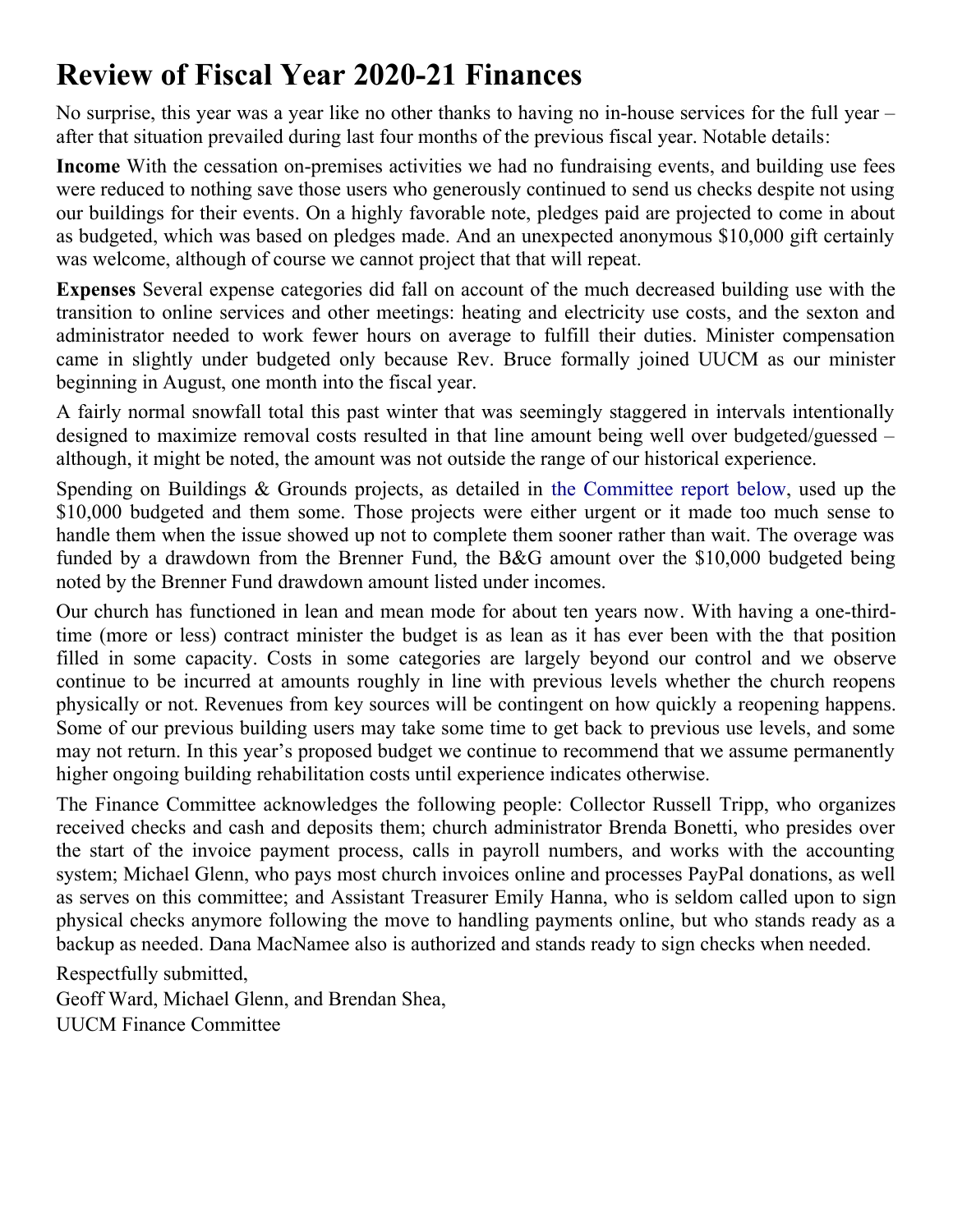|                                           | FY 2020-21 | <b>FY 2021</b>  | <b>Actual vs.</b> |
|-------------------------------------------|------------|-----------------|-------------------|
|                                           | Estimated* | <b>Budgeted</b> | <b>Budgeted</b>   |
| <b>Income</b>                             |            |                 |                   |
| Pledges                                   | 71,500     | 70,000          | \$1,500           |
| Plate / Gifts                             | 13,506     | 3,000           | \$10,506          |
| Fundraising, Flower Sponsorship           | 0          | 3,025           | $-$3,025$         |
| <b>Building Use</b>                       | 1,900      | 10,000          | $-$ \$8,100       |
| Investment Income from NPO Fund           | 1,700      | 2,300           | $-$ \$600         |
| Lawrence & Restricted Funds Distributions | 4,194      | 5,000           | $-$ \$806         |
| <b>Ministerial Fund Distributions</b>     | 6,000      | 4,000           | \$2,000           |
| <b>Brenner Fund Drawdown</b>              | 14,802     | 0               | \$14,802          |
| <b>Income Total</b>                       | 113,602    | 97,325          | \$16,277          |
| Minister                                  | 21,824     | 23,800          | $-$1,976$         |
| <b>Expenses</b>                           |            |                 |                   |
| <b>DRE</b>                                | 15,156     | 15,140          | \$16              |
| Sexton                                    | 5,141      | 10,546          | $-$ \$5,405       |
| Administrator                             | 2,910      | 5,425           | $-$ \$2,515       |
| Music Director                            | 7,536      | 7,525           | \$11              |
| Payroll Service                           | 2,694      | 2,400           | \$294             |
| Workers Compensation Insurance            | 3,559      | 2,800           | \$759             |
| total staff-related                       | 58,820     | 67,636          | $-$ \$8,816       |
| Utilities & Heating Oil                   | 10,360     | 15,000          | $-$4,640$         |
| <b>Snow Removal</b>                       | 8,255      | 5,700           | \$2,555           |
| Insurance: Property & Liability           | 7,777      | 6,400           | \$1,377           |
| Buildings & Grounds**                     | 24,802     | 10,000          | \$14,802          |
| <b>Sunday Service</b>                     | 2,865      | 3,500           | $-$ \$635         |
| Religious Ed Supplies & Programming       | 2,732      | 1,400           | \$1,332           |
| General & Administrative                  | 3,450      | 3,700           | $-$ \$250         |
| UUA/MBD                                   | 250        | 250             | \$0               |
| <b>Expenses Total</b>                     | 119,311    | 113,586         | \$5,725           |

#### **Deficit**

 $-5,709$  $-16,261$ 

\* Full fiscal year projections based off realized incomes and expenses through June 4.<br>\*\* Excludes expenditures falling under the Osgood House grant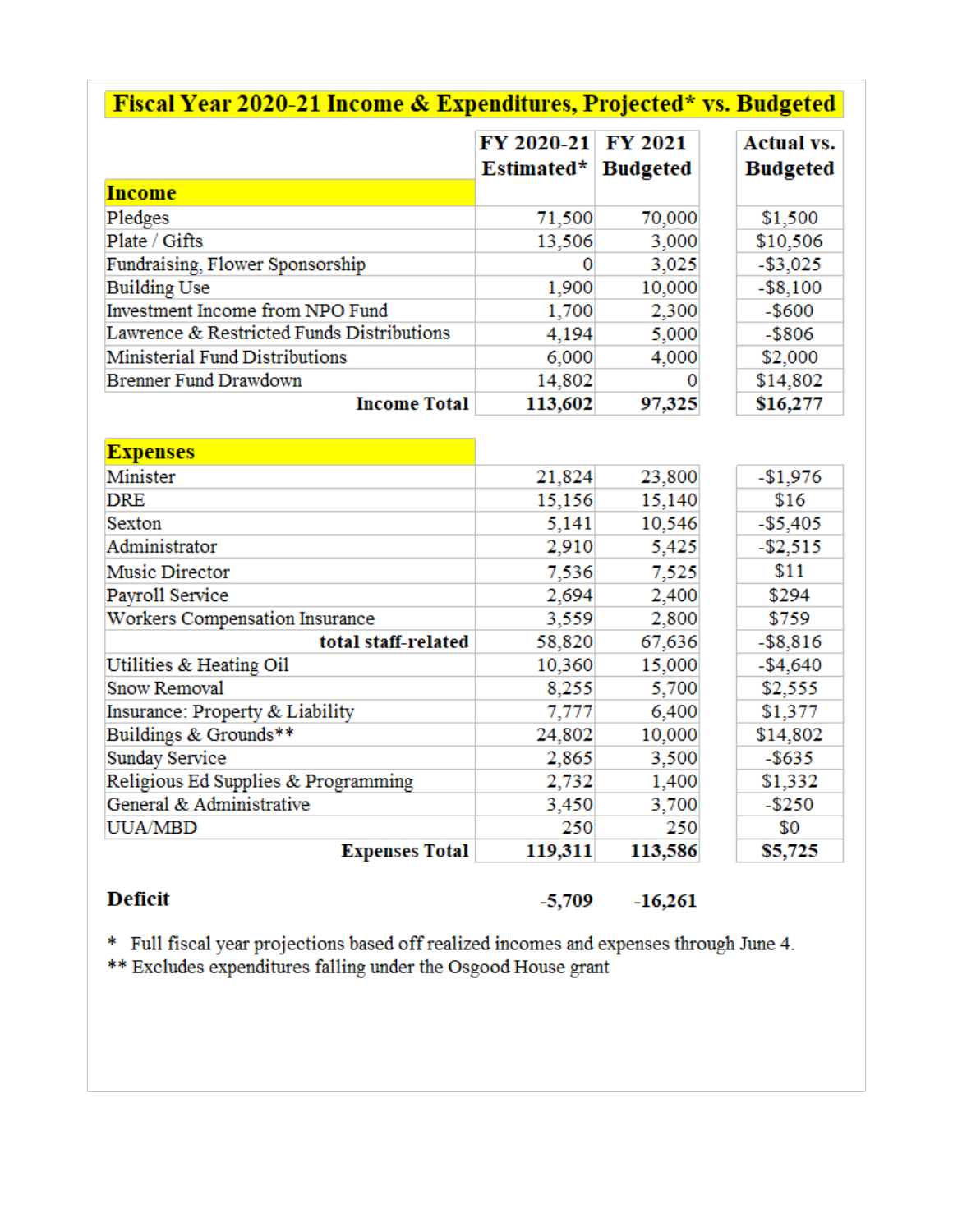## <span id="page-15-0"></span>**Report on Church Assets**

Principal church assets are comprised of our properties and their contents, four major church financial fund accounts, and our checking account at Citizen's Bank. Those funds are: (1) the NPO Fund (the name derives from "Non-Profit Organization"); (2) the Ministerial Fund, (3) the Charity Fund, and (4) the Lawrence Fund. LPL Financial of Winchester serves as custodian and manager of the first three funds, while PNC Bank of Pittsburgh serves as trustee of the Lawrence Fund.

*Portfolio Management Philosophy:* In December 2015 the then members of the Finance Committee – Geoff Ward and Michael Glenn – met with Mark Shepherd of LPL Financial to discuss investment strategies for the church accounts. We – optimistically in retrospect – noted that having the church run a balanced budget was in sight. The resulting reduction in anticipated major withdrawals from the accounts over the coming years would afford us some theretofore absent investing flexibility. Mark suggested that we start investing the fund assets with an eye towards earning higher returns, without abandoning our fundamentally low-risk approach. The Committee members ultimately agreed to accept Mark's proposal.

The initial implementation of that philosophy was the following notional benchmark portfolio allocation: Cash: 30%; Fixed Income (short- and intermediate-term bond funds): 40%; Equities: 30% (large-cap 25%, including 3% international; mid-cap 3%; small-cap 2%). The percentages have been ongoingly tinkered with since then, in consultation with Mark Shepherd, including recently adding a 7% allocation to precious metals.

The Committee's general predilection is to be conservative – aimed at limiting any risk of capital loss which we can ill afford. Historically, current stock market valuation levels have been associated with low total expected returns and risk of substantial losses. However, the prodigious emission of credit – aka "money printing" – by the Federal Reserve and other central banks following the "Coronapocalypse" market crash of February-March 2020, on top of the many extraordinary central bank policies following the 2008 market crash, has changed the rules of the game. The risk of a long-lasting 1970s style inflation can no longer be ignored. Thus the precious metals exposure decision cited above, as well as the decision to increase or equities and decrease our fixed income percentages.

Below is a listing of the funds' net asset values (NAVs) as of May 31 for the LPL managed funds and April 30 for the Lawrence Fund, and their respective influence on our finances. NAVs change due to income generated and reinvested, fluctuations in market values of fund assets, investment management fees, and contributions or withdrawals from the funds.

**NPO Fund.** NAV: \$172,031 (vs. \$144,434 reported in last year's Annual Report). This fund's covenant contains no restrictions on withdrawal of principal or income. Income from interest and dividends is accounted for as investment income in the budget report. Income from the NPO fund is treated as income in the church financial statement, whether or not the income is withdrawn from the fund.

**Ministerial Fund.** NAV: \$273,367 (vs. \$234,509 last year). Income from the fund has been accounted for as income upon distribution. The use of distributions of this fund is limited to funding compensation paid to UUCM's minister. Due to the size of this church operating budget category the Ministerial Fund in practice functions as a reserve fund similar to the NPO Fund.

**Lawrence Fund.** NAV: \$202,686 (vs. \$186,591 last year). Distributions from the funds are determined by the Trustee (PNC) and according to the fund's indenture are limited to the income earned by the fund. Distributions are accounted for as income upon receipt, and are expected to total approximately \$4,550 this fiscal year. There is no restriction on the use of the distributed incomes, *once received*. The Trustee effectively exercises near absolute discretion on the fund's investment policy. They have listened to our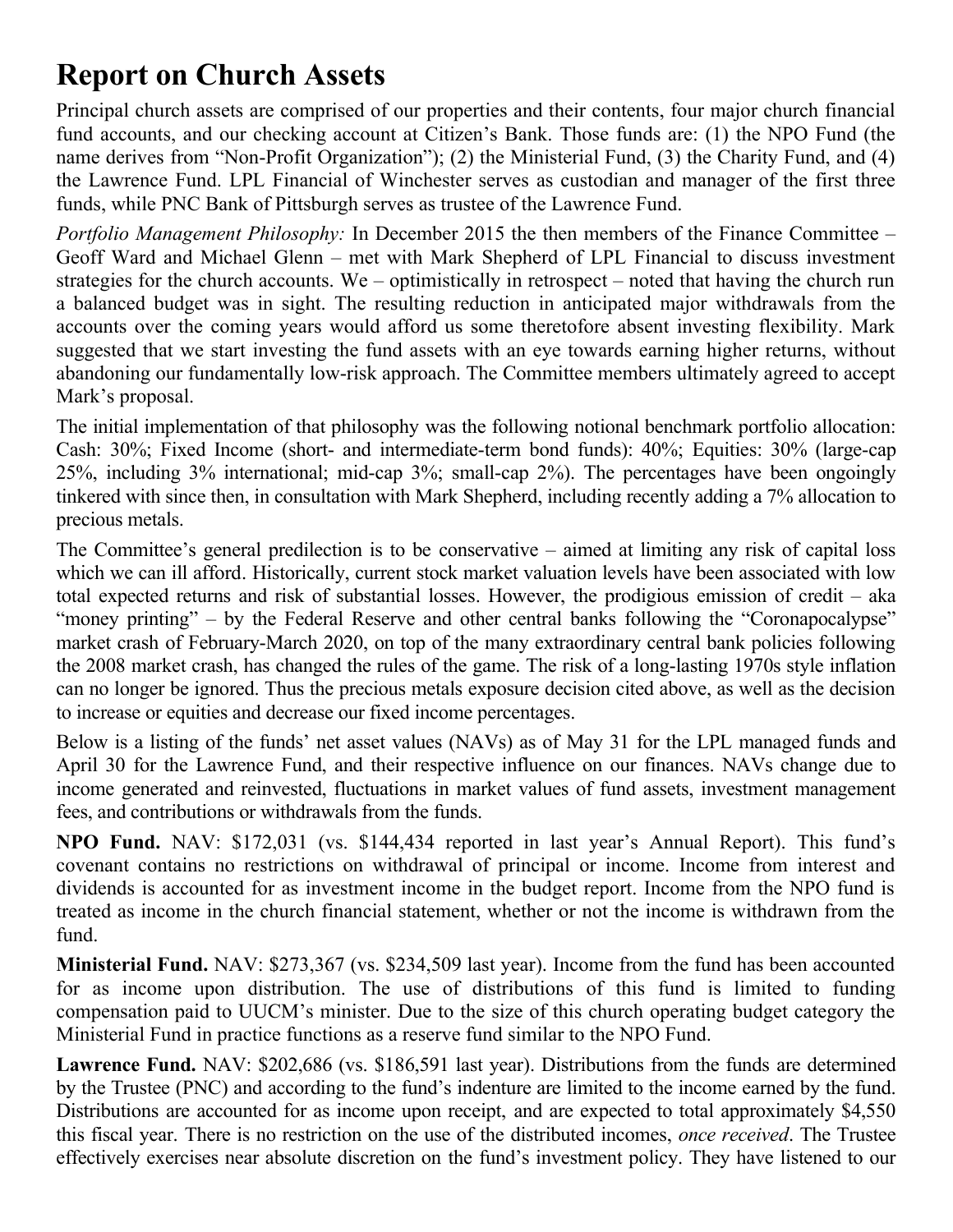requests or suggestions, while resisting any fund portfolio allocation that would deviate from their comfort zone, that is, within the range of conventional industry practice. The current fund allocations were 35% equities and 65% fixed income when we last communicated with the Fund manager.

**Charity Fund.** NAV: \$64,658 (vs. \$55,084 last year). Fund income, liberally defined in the fund's covenant to include realized capital gains, may be paid out at the minister's discretion to causes and church members in need. While the Fund's terms do not preclude the financing of certain church expenditures, this has not been the practice to date. As a result the Charity Fund does not effectively enter into normal church operating budget-related considerations.

**Russell Fund.** This one remaining small fund is an account held by the UUA as custodian which is managed by their asset management arm. Current NAV is around \$1,400. At today's low interest rates the fund generates virtually no income. The fund's terms prevent it from being cleanly liquidated. Thus it is little more than a curiosity at this point.

**Checking Account.** Current balance: \$26,573. Partially offsetting this amount, there are close to \$8,000 in written or soon-to-be written checks that are uncashed.

#### **Special Purpose Funds**

There are several active and once-active "funds" which have no external asset account (such as with LPL or a bank), but rather are accounts set up in the church accounting system. They are used to track special donations and grants made to the church for specific purposes. In the double-entry bookkeeping framework these appear on the liabilities side of the church balance sheet. These funds can be and are spent down, so to speak, in order to finance specific designated types of expenditures. They cannot just be considered sitting there ready for the using on any old thing.

Some of these "funds" are ephemeral in nature, e.g., when the Christmas Eve service or other special collection is taken on behalf of designated charities, and shortly thereafter checks are cut to the chosen beneficiaries. One might consider that these funds are "held in" the checking account or the NPO Fund, but the essential truth is that not all of the liquid assets held in the church's name can simply be spent as we please. These special-purpose funds include:

*Music Fund:* Endowed in late 2013 by a generous former members of the church Ron and Janice Dallas, earmarked specifically for funding the UUCM music program. The fund was subsequently infused with an additional \$5,000 for the Dallases in 2018. It has also been the beneficiary of other donations and fund-raising activities. The Music Fund is projected to commence the coming fiscal year with a balance of this \$2,380.

*Membership & Welcoming Program Fund:* Originally funded in December 2016 by a Unitarian Universalist Woburn Grant, and then further funded by a partial rebate of \$1,100 in asset manager fees by LPL Financial. The fund was augmented in October 2017 with our church's \$1,000 grant from the proceeds from the dissolution of the Tyngsboro, Massachusetts UU church. The fund is earmarked for church membership development, largely as chosen by the Membership Committee and Outreach Team. Current balance is \$1,657.

*OWL Program Fund:* Reflects tuition collected from non-UUCM participants in RE's OWL program. Funds are used to defray expenses associated with the program, such as for program teacher training. Current balance is \$1,231.

*Medford Osgood House Rehab Grant:* This special account has been used to track funds received from the City of Medford grant for the Osgood House restoration project discussed in the Board of Trustees and Building & Grounds Committees reports, and paid out to the contractors involved. The current balance is nominal, reflecting the state that most of the project has been completed and paid for. We expect this fund to become inactive with a zero balance shortly.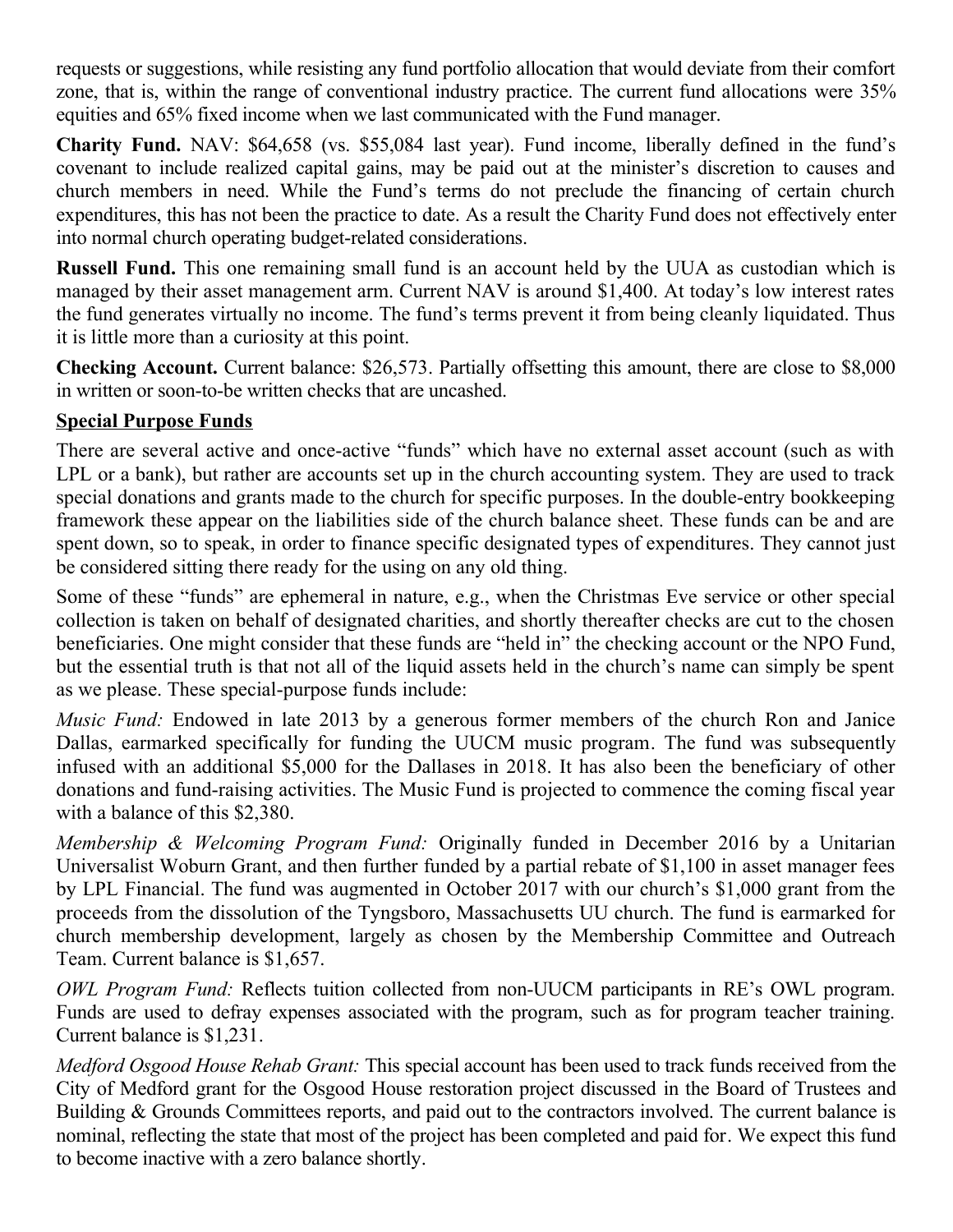*Brenner Fund:* This fund was set up in October 2019 with an endowment of \$4,000 "to provide scholarships for youth attending educational and enrichment activities in honor of June Brenner's work as a DRE at our church" – that wording being from the 2019 Annual Meeting resolution as passed, concerning the disposition of the Brenner estate bequest (which ultimately totaled \$82,603). No funds have yet been spent for that stated purpose. Following further donations the fund balance now stands at \$4,355.

## <span id="page-17-0"></span>**Annual Report from the Worship Committee**

The Worship Committee, chaired by Andey Amata and including Rev. Bruce Taylor, Mary MacNamee, Mimi Olivier, Molly Ruggles, Susan Jhirad (for the Board) and new member Carol Schachet has had a very successful year in the midst of a pandemic. Tammy McKanan was for a time a member of the Committee and continued after leaving to recruit lay leaders. Melissa Radzyminksi joined us from time to time and has given advice and support, particularly on issues of diversity.

The Committee has managed to craft professional, inspiring and satisfying (at least to most who joined) online services, complete with wonderful, diverse music and coffee hour on Zoom.

In the course of the pandemic, and even through the summer, the services have grown successively more professional, attracting between 40-55 people on any given Sunday, quite close to the number we have had in church. The good news is that we have been able to attract some new attendees, including members who have moved far away. The sad news is that for some of our longtime members, the online format has not worked, either because of long work hours on Zoom, children or language issues. We plan by summer to have informal hybrid services, alternating online and outdoor, in person gatherings, all lay led. We welcome anyone who has something to read, preach or share to help us lead these services. We hope to be back in our beautiful church by fall, should the pandemic allow.

The sheer number of people who have worked hard to do all this work is impossible to mention, but Andey Amata deserves special credit for putting together outstanding services, working hard with guest ministers and lay leaders, and serving on tech. Our other tech service leaders include Paul Marcucilli and Avalon Owens, Michael Glenn, Brendan Shea, Carol Schachet and Dan McKanan. Added to the services was 10-15 minutes of music for contemplation before the service, with slide shows created by Andey containing beautiful photography by our members, together with inspiring words and images from the monthly Soul Matters themes.

Our entire music team, led by Molly Ruggles, with help from Carole Bundy, Daric Dalfino, and Brendan O'Brine and our sadly departed Joe Walters as team leaders, has been outstanding. While group singing on Zoom is less than satisfying, we have been fortunate to hear beautiful choral music performed by our many talented church members and friends.

Services led by our minister Rev. Bruce Taylor have been profound, interesting and generally loved. Our guest and lay services have been also well received in general.

Of course some things did not always work as expected, but in the main our Worship Committee has worked its heart out to give professional services, keep our community together and inspired in a time of dislocation and crisis. An unexpected gift has been the ability of some members and former members from afar to join. A disappointment was a few members who for various reasons could not attend online. We support the idea of having hybrid streamed services in the Fall when we are back in the church.

Respectfully submitted, Susan Jhirad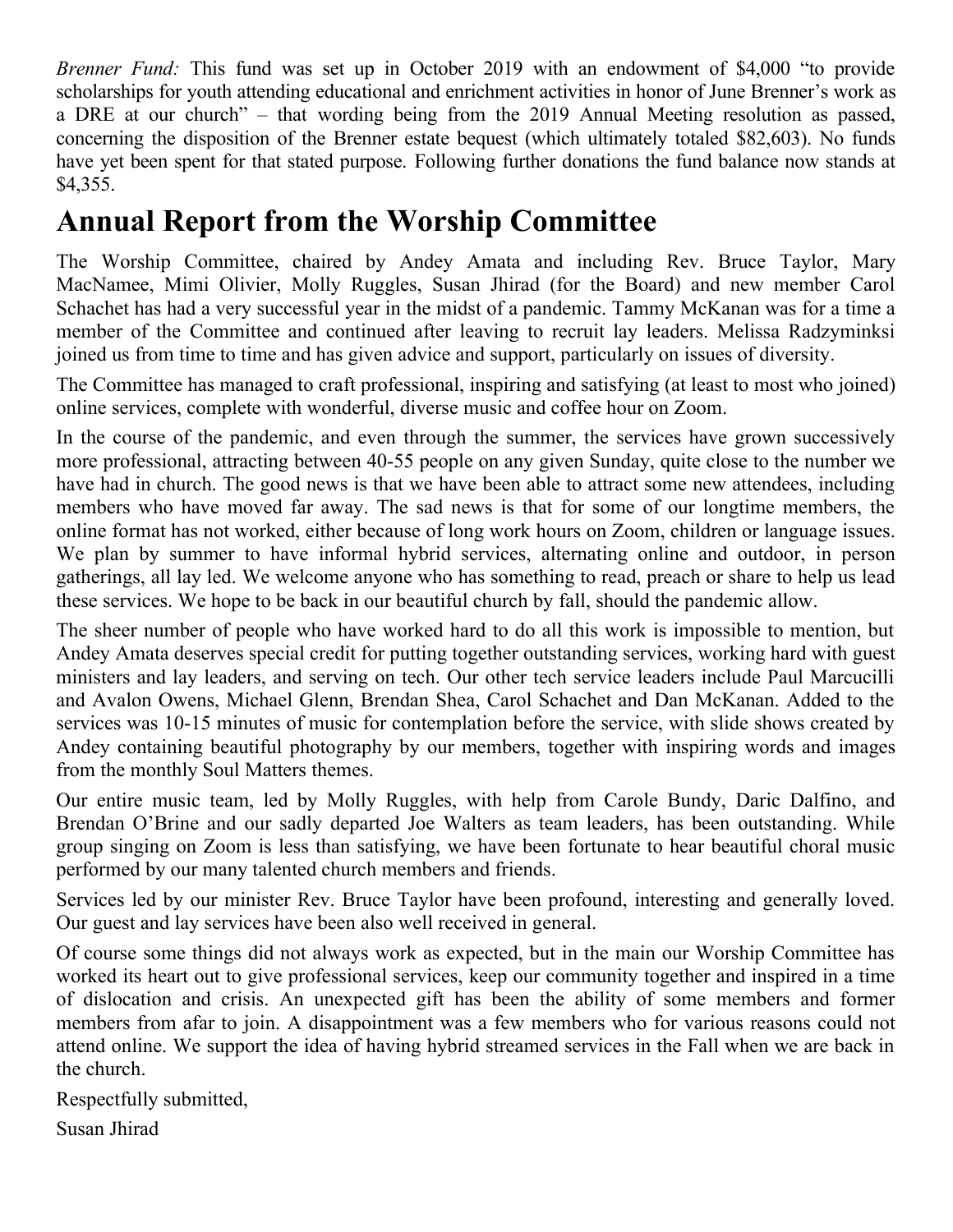## <span id="page-18-0"></span>**Report on the Small Group Ministry Program**

Throughout this Covid year, our church life actively continued – much of it via small groups. This is a report on those groups.

#### **Book Groups**

The UUCM Social Justice Book Group came out of the old Social Justice Committee. Its readings are mainly about race, but in recent years they have also included other pressing social justice topics, as is clear by the reading list below. Both fiction and non-fiction books are included, and the year's selections are chosen by a ballot by all the group's participants the preceding summer. This year, the group was split into two sections. One met on Monday nights, the other on Sunday afternoons; the two groups had a final joint meeting. About 15 people took part in the groups (attendance at the Sunday group varied more).

The year's reading list was:

September [Race]: Ibram X. Kendi, *How to be an Anti-Racist* October [Inequality]: Tara Westover, *Educated* November [Climate Change]: Robin Kimmerer, *Braiding Sweet Grass* December [Baldwin read]: James Baldwin, *No Name in the Street* January [Gender]: Rebecca Solnit, *Recollections of My Non-Existence* February [History]: Susan Neiman, *Learning from the Germans* March [Native Americans]: Louise Erdrich, *The Night Watchman* April [Biography]: Patrisse Khan-Cullors and Asha Bandele, *When They Call You a Terrorist: A Black Lives Matter Memoir* May [Fiction by People of Color(2)]: Justin Torres, *We the Animals* 

June [Native Americans]: Roxanne Dunbar-Ortiz, *An Indigenous Peoples' History of the United States*

We will continue next year and hope to expand our groups.

#### **Meditations**

The UUCM *sangha* meets the 1<sup>st</sup> and 3<sup>rd</sup> Thursdays of each month. It has a mailing list of about 25 people, and between 6-11 folks generally attend each sitting. Marsha Lawson leads the first sitting of the month; Michael Glenn, the second. The meditation group has been going for about six or seven years now. The meditation group includes a number of people who come to no other UUCM activity but this.

#### **Touchstone Groups**

UUCM has offered small "chalice" or "covenant" groups for many years. This year, we decided not to utilize the UUA Soul Matters small group curriculum, and Lourie August and Michael Glenn created our own Touchstone program. We had four different groups, led by five facilitators (Lourie August, Alex Daum and Michael Glenn, Ann Heintz, and Susan Jordan). Twenty-eight members of the church community participated in the monthly groups. Feedback has been uniformly positive. We are working on a new curriculum for 2021-2022.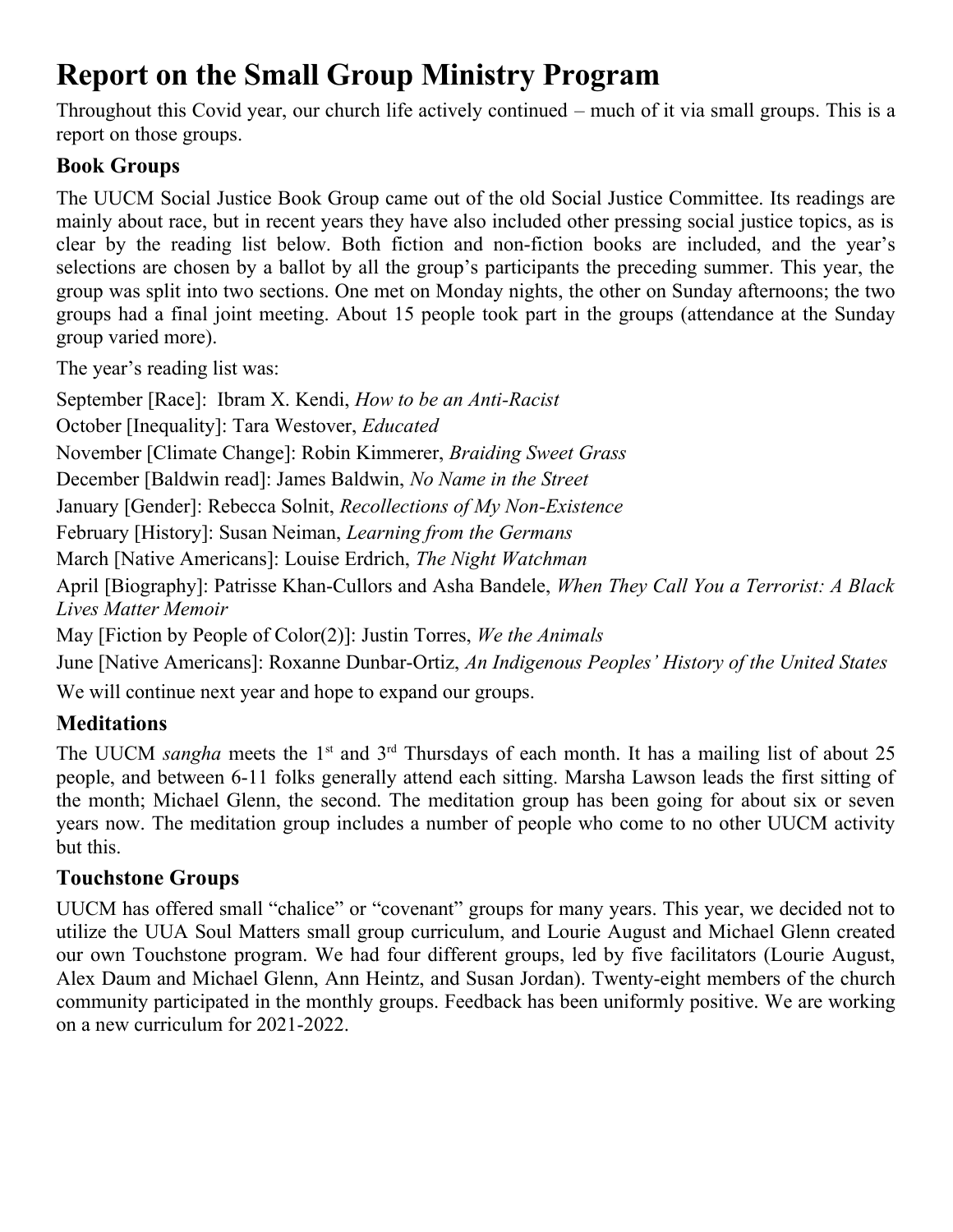Here is this year's curriculum:

#### **1. Who Am I? / Who Are You?**

Who are you? How do you know yourself? What are some of the deep roots that help shape who you are, where you came from? In what ways may you be different from how you initially might seem to others? Are you differently-abled in some way? Are these differences visible or invisible?

#### **2. Turning Points**

Share an important turning point in your life. How did you become aware of the turning point? Was it an overt decision or less conscious? Did others help you along the way? How did it work out? Is living through the current pandemic moving you toward a new turning point in your life? What have you learned from this experience that has changed your life?

#### **3. Social Justice and Spirituality**

What is one of your earliest memories of being personally affected by a political/social justice issue? Were you moved to some kind of action? What issue, if any, has particular meaning and energy for you now? What is the story behind your passion for this issue? How does your value system and spirituality shape your understanding of justice and equity issues? What role would you like your religious community to play in supporting you in your social justice work? Are there times when your position on a social issue is not congruent with others in this congregation? the UUA?

#### **4. Love and Relationships**

How do you experience love in your life? Do you yearn for more opportunities to give or receive love? What would that look like? What is the pattern of close relationships in your life? ("close" broadly defined) Describe one close relationship that you would like to share with your group.

#### **5. Nature**

How has nature played a role in your spiritual journey? In your life? Have you had a spiritual experience while being in nature? What was it like? What concerns do you have about our natural world? What do you do or think we can do about these concerns? How might caring for the environment be part of a spiritual practice?

#### **6. Class and Money**

How would you describe your class background? Has it changed over the years? How does your class background interact with your racial and ethnic background? What lessons about money, possessions, and wealth did you learn from family? How would you describe your current relationship to money, scarcity, possessions? How does this affect your self-image, your approach to life?

#### **7. Purpose of Life**

What is the nature of life? How are humans different than other living beings? What is the meaning of your life? What are you living for? What is the connection between your 'work' and your values and spirituality?

#### **8. Thinking About the End of Your Life**

What do you think happens when a person dies? How are you feeling about your eventual death? Have you thought about how or when you would want to die? Are there things you want to do before you die?

#### **9. Appreciation and Closing**

Review of "Likes and Wishes" of the Group … Appreciation circle of members.

Submitted by, Michael Glenn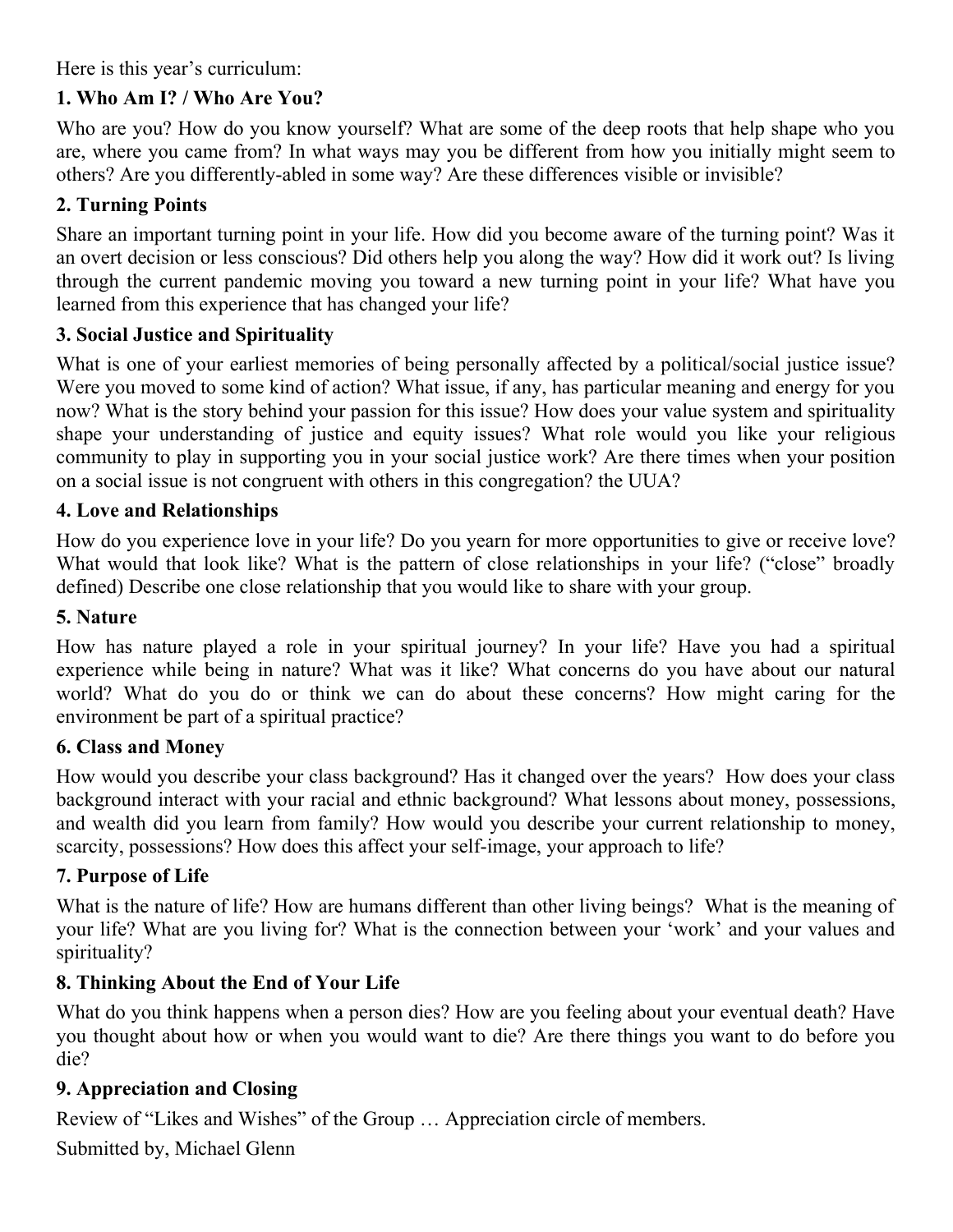## <span id="page-20-0"></span>**Annual Report from the Buildings & Grounds Committee**

The current Building & Grounds Committee members are Loren Bernardi, Liz Ammons, and Geoff Ward.

In what has become a familiar, routine refrain, his past year has been another very active one for renovation and repair projects involving our church home buildings and grounds. Some issues have been long anticipated: we knew they would have to be handled eventually, and this was the year that addressing them became urgent. Points of fragility bring themselves to our attention and we have no choice but to deal with them.

While not formally a Building & Groups *Committee* project, it is appropriate to kick off this report by summarizing the extraordinary work that has been done on the Osgood House this past church year. We received a \$162,800 grant from the Medford CPA (Community Preservation Act) for our important historical 1785 parish house. They are so pleased with the outcome that they want to showcase Osgood House in their next CPA bulletin. Historic windows and doors were meticulously restored, rotted wood was replaced, the rear entrance was made over (taller people no longer have to duck when entering!), and the entire exterior was repainted. A beautiful handicap ramp wrapping around a garden has been added to the rear. The front and side wooden steps and railings were replaced and the front steps brought up to code by adding a second railing.

We plan a community open house for the Medford Historical Society, members of our community, workmen, the Community Preservation Commission, etc. sometime in the early Fall. The workmen all did an excellent job and will be used in future work on the church. An article on the building and its history was published in the *Medford Transcript –* article link:

[https://www.wickedlocal.com/story/medford-transcript/2020/10/23/restoration-of-1785-david-osgood](https://www.wickedlocal.com/story/medford-transcript/2020/10/23/restoration-of-1785-david-osgood-house/42933169/)[house/42933169/.](https://www.wickedlocal.com/story/medford-transcript/2020/10/23/restoration-of-1785-david-osgood-house/42933169/)

This work on the Osgood House was the direct result of the hard work of Susan Jhirad, who wrote the CPA Grant application, garnered influential advocates on our behalf during the grant review process, and stayed in close touch with the contractors as the work was being done. The Osgood House has been beautifully restored because of her tireless efforts. We are very grateful!

Other noteworthy projects completed during the year were:

(1) A new steel bulkhead door at the back of the church was installed. The rickety wooden stairs ("stairs" being a generous characterization of what was there previously) under the door going into the basement was replaced with cast concrete staircase. The total cost of job ran \$1200 more than anticipated, but the difference was made up for by an anonymous donation from a church member.

(2) The church building hot water heater was replaced.

(3) The Osgood House shed was painted by two college students. Labor and supplies were funded by an anonymous gift of \$1,000 by a church member.

To the above add the follow projects which were committed to  $-$  we have agreements in place with contractors and are in their backlog – but not yet completed:

(4) Restoration of the church building's historic side door, by the same contractor who restored the Osgood front door. (This is being funded by a City of Medford grant as well.)

(5) Repairs to the Moore Room transom

(6) Repairs to the church front entryway window unit, which has been leaking for years.

(7) Regrading and repaving the rear section of the church driveway.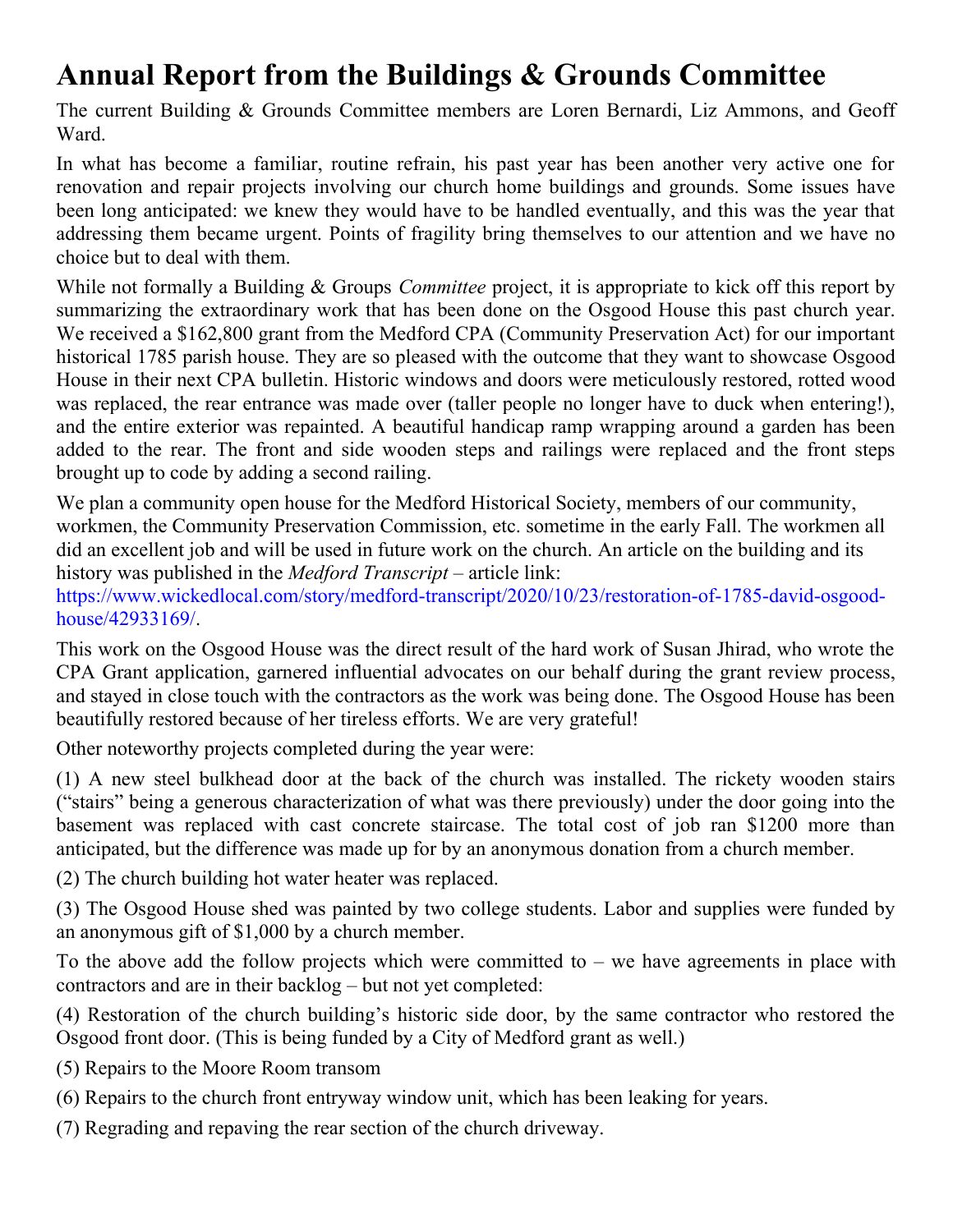In addition to his frequent repair-and-refurbish activities – including, this past year, the Osgood House exterior door lights and the church building downspouts – Committee member Loren Bernardi has spent many man-hours over the past six months mapping out the heating system pipe network beneath the sanctuary. Those who have regularly attended Sunday services during the winter months will readily recall the heating system's predilection for loudly knocking when starting up during a heating cycle. Our speculation is that small fissures in the pipe network could be behind the noise. At some point we will call in the several plumbing and heating specialists we are familiar with and ask them to give their assessments regarding a reasonable piecemeal approach to addressing the issue.

After all the money invested and work done on the buildings these past few years, what remains that concerns us? We would put the west outside wall of Benker Hall, where the shingles have been in rough shape for years and continue to deteriorate, at the top of the list.

The ever-industrious Medford Community Gardens group continues to work our church grounds. The initial concept was that they would grow vegetables on the church grounds for the church Food Pantry clients. They have done that and much more – including being front-people in the unending battle against invasive plants, incrementally adding to ornamental plantings, and helping with grounds maintenance. For instance, the very nice garden to the left of the Osgood front entrance is their handiwork. Now in memory of beloved community garden group and Food Pantry member Joan Parker, they are turning the formerly overgrown and unused area between the Osgood back yard and our Powder House Road neighbor into a welcoming and aesthetic memorial. A wood chips path has been laid down. Among other elements of the plan, they will plant rhododendrons along the path. We are grateful for the gardeners presence and ongoing efforts.

We extend our annual thank you to our sexton Fred Humphries. His oversight of our treasured but old buildings, and willingness to hop on over at a moment's notice when necessary, helps keep small problems from ballooning into large issues.

Respectfully submitted,

Geoff Ward, Building & Grounds Committee chairman

### <span id="page-21-0"></span>**Annual Report from the Membership Committee**

Membership reflects an intentional and free commitment to the Congregation of UUCM as expressed in the Covenant we say each Sunday as well as our affirmation and support of the Principles of the UUA.

This year of Covid has meant that all services were conducted via Zoom. Michael Glenn served as "Greeter" during these services by initiating "chats" with newcomers to give them the opportunity to ask questions and learn more about Unitarian Universalism in general and UUCM in particular.

At the beginning of the Zoom church year several people expressed interest in becoming members. Two people, Lu Traina and Steve Lapin did sign the Role of Members. Subsequently Steve Lapin resigned for personal reasons.

The Zoom church year saw many people visiting UUCM. Of those, six individuals have been attending services regularly and some have contributed regularly. Once the church reopens the Sanctuary it is hoped that there may be people who would like to become members. If so, sometime in the early fall there will be a New Members service for all who have signed the Roll of Members.

We also sadly note the passing of members Joe Walters and Phil Bloom.

Respectfully submitted,

Steve Schmidt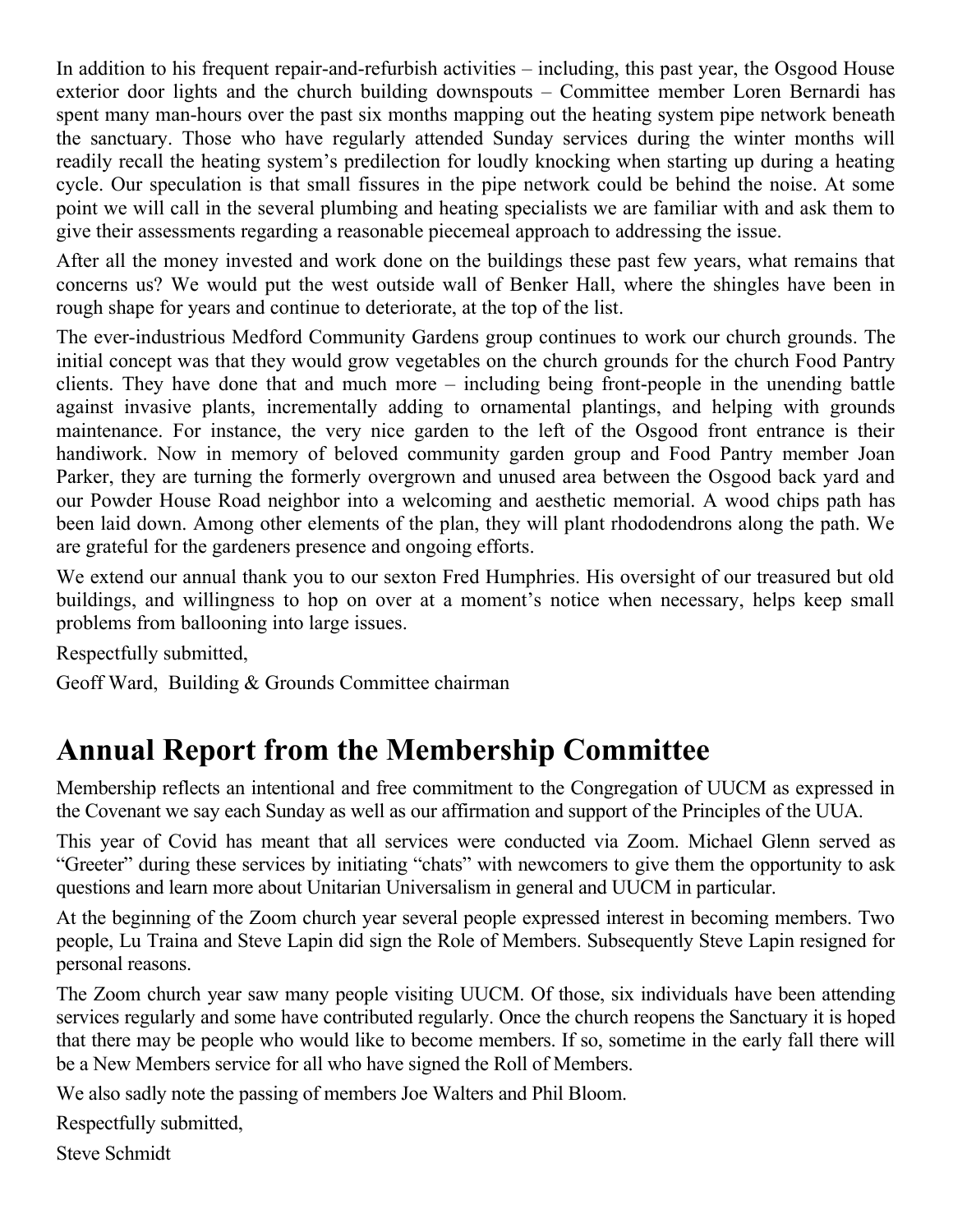## <span id="page-22-1"></span>**Annual Report from the Caring Team**

The Caring Ministry of UUCM continues to be an unstructured Congregation-wide response to members in need. Steve Schmidt, who had been the "contact person" to whom many requests for care were addressed, had significantly fewer calls for care than in previous years. One reason for this change is that members who frequently called upon Steve to send out a Call for Caring began to use the Community email list to send out that call themselves.

Despite the restrictions imposed by the Covid lock-down, much caring activity was  $-$  again  $-$  done behind the scenes. Members stayed in touch via phone calls and often helped in other ways when members needed rides to doctor visits or help with shopping.

It is hard to realize the breadth and depth of the care that members have provided to each other. The Caring Ministry, on behalf of the Congregation, would like to extend a heart-felt thank you to all those who helped provide care for fellow members.

Respectfully submitted,

Steve Schmidt

## <span id="page-22-0"></span>**Annual Report from the Outreach/Fundraising Committee**

Jenn Vento and Brendan Shea sat on the Outreach Committee this year. In September and October, we were successful in publicizing the arrival of our new minister, Rev. Bruce Carey, in local media. We also researched and brainstormed a plan to design a color postcard to send to new residents of Medford describing our church. We created a draft of the postcard and cost estimate. It was decided to postpone the completion of the project until next fall when church services resume in person and can be advertised on the postcard.

This church year was a difficult one to tackle fundraising with no in-person services or social events due to Covid-19. Virtual fundraisers were challenging and we were aware that several members may have been affected by the economic strains of the pandemic. Space rental has also not been a possibility, though that may be returning next year as we seek to reconnect with our space renting clients. Events such as the hugely successful annual rummage sale, Easter Pancake Breakfast, and Christmas Poinsettia sale were also unable to take place. The Committee began to plan a virtual silent auction that has been postponed to next church year and hopes to get more members to help run it. In addition, the Committee has also begun to research the promotion of weddings at UUCM as a major fundraising tool.,

Jenn Vento, for the Outreach/Fundraising Committee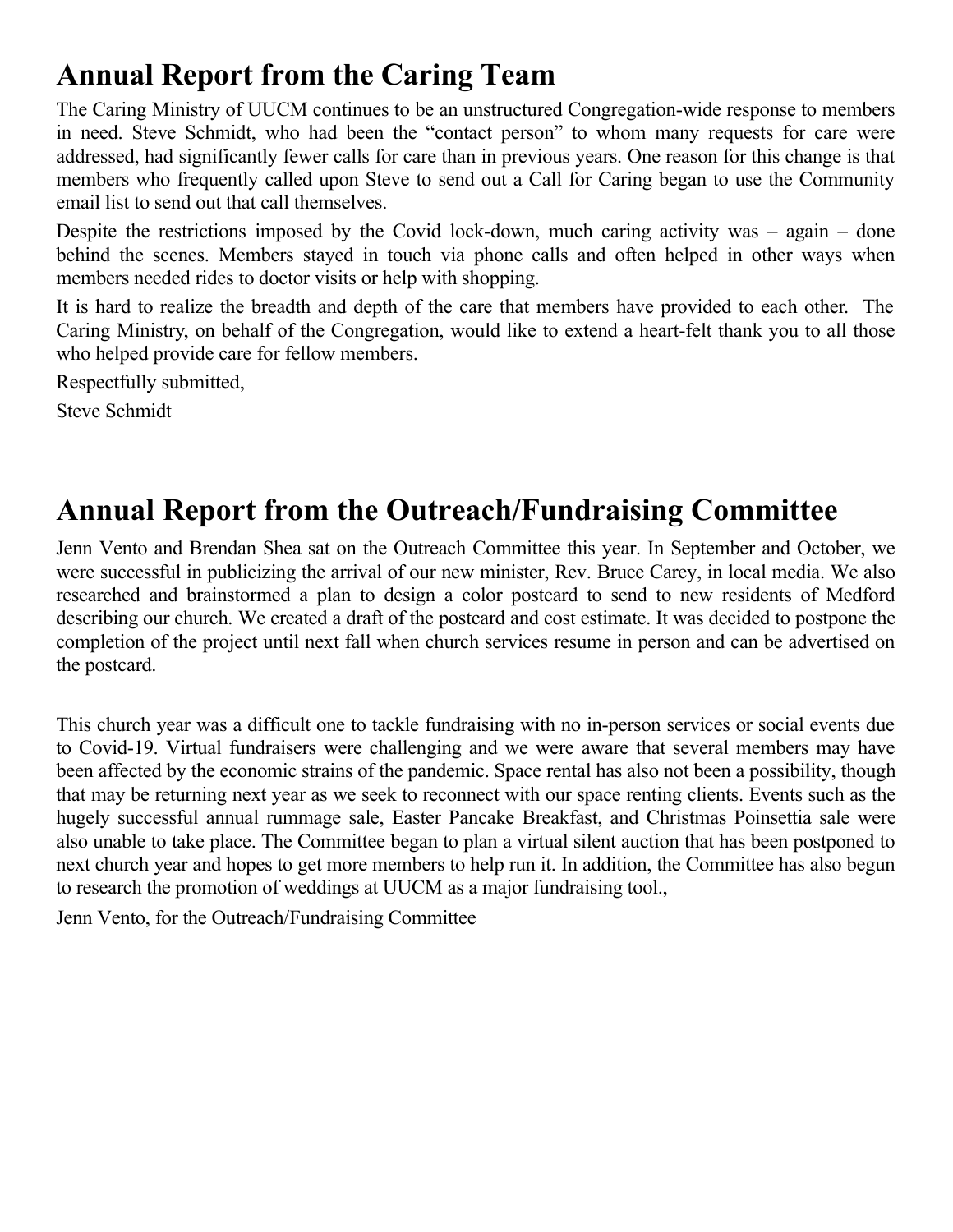## <span id="page-23-0"></span>**Annual Report from the Multicultural Ministry Team**

The Multicultural Ministry team's mission is to help co-create a religious community where people of all races, ethnicities, and cultures see their cultural identities reflected and affirmed in every aspect of congregational life at UUCM, by investigating and revisiting various customs and traditions that UUCM has and viewing them through a multicultural lens. The team, which is made up of: Melissa Radzyminski, Marsha Lawson, Ann Heintz, Brendan Shea, Nancy Kurtz, Carolyn Cronin, and Rev. Bruce Taylor, has undertaken several initiatives this year to accomplish this.

We started the church year last summer by Carolyn Cronin and Melissa Radzyminski leading a service titled "A Different July 4th".\* This service included a short video with excerpts of Frederick Douglass's 4th of July speech, and offered reflections on actions people are taking to address systemic racism.

We proposed a policy, which was ratified and instituted by the Worship Committee, where worship leaders on Zoom services are encouraged to include their preferred pronouns on Zoom to the extent that they are willing and comfortable doing so. We understand that for a variety of reasons, some will not feel comfortable doing so and that decision is also respected. Including pronouns helps make UUCM more welcoming and inclusive for all who participate.

We reviewed the outcomes of the UUA Commission on Institutional Change's report published in 2020, titled Widening the Circle of Concern\*\*, to understand what recommendations we could take away from it. The report covers a wide spectrum of topics that spans all aspects of church life, including Governance, Congregations and Communities, and Hospitality and Inclusion.

We determined that one of the most effective things we could do as a team is to offer an opportunity for all members and friends to learn about how to become an antiracist and help dismantle White Supremacy culture in all areas of our congregation and community, and to that end we are leading a group learning session titled Knotty Conversations for Dismantling White Supremacy.\*\*\*

This training covers the following topics:

- \* Cultural Appropriation
- \* Calling Out, Calling In, and Staying Together
- \* Dealing with Shame, Fragility, and Denial
- \* Following the Leadership of People of Color
- \* Allies, Accomplices, Collective Liberation

We began this course with a group of 14 members in April and will continue it through the end of 2021. Respectfully submitted,

Brendan Shea

for the UUCM Multicultural Ministry Team

- \* link:<https://uumedford.org/services/summer-sunday-service-4/>
- \*\* link:<https://www.uua.org/uuagovernance/committees/cic/widening>
- \*\*\* link:<https://www.uuinstitute.org/courses/320-knottyconversations/>